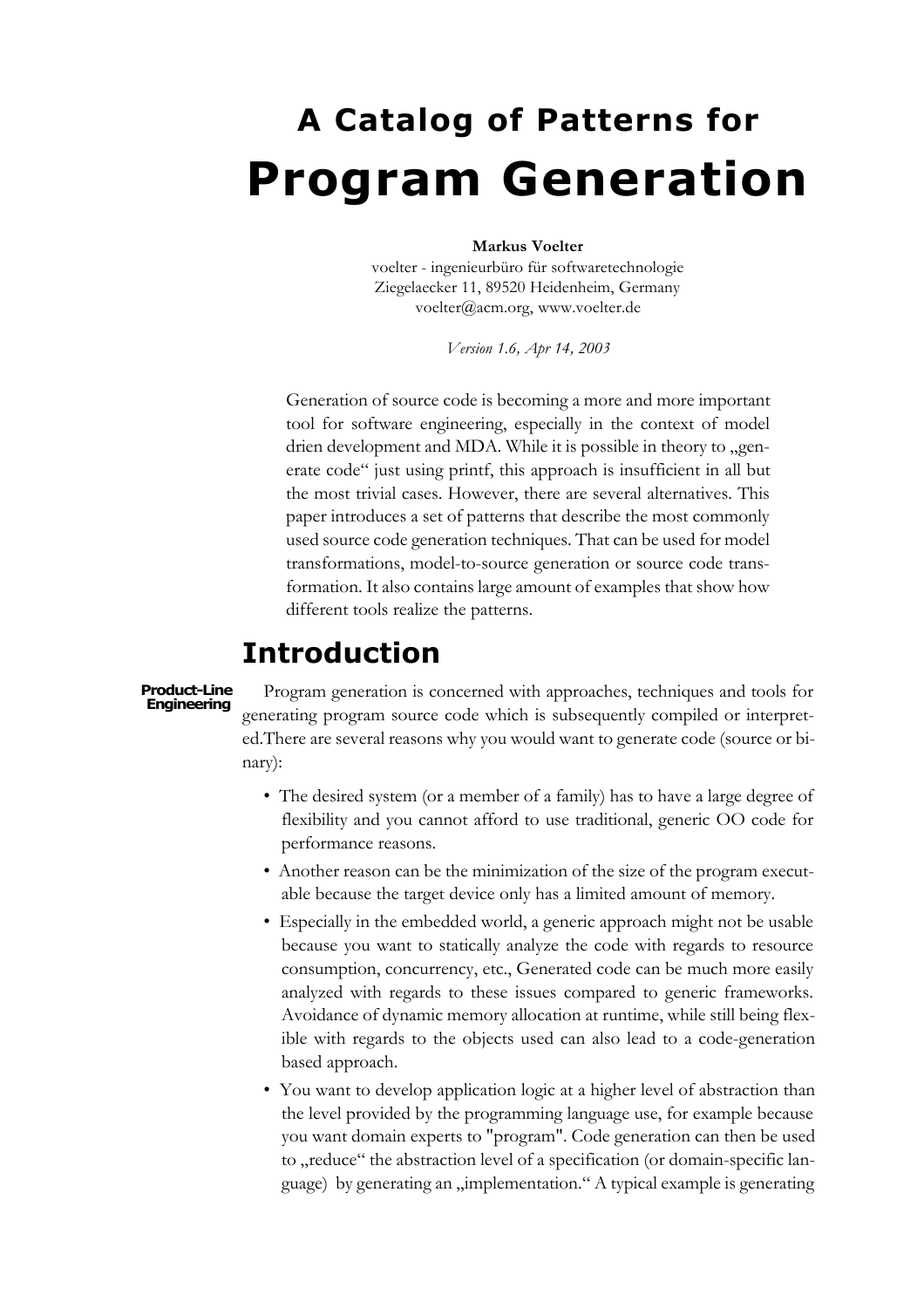source code from (UML) models.

- You cannot express specific things with a programming language because its type system or language features does not allow it (e.g. you want to use the notion of a *class* in a language that does not support classes natively).
- You have a highly modular system, and you only want to include specific "aspects" in your image. Normal modularization (i.e. the modularization with the means provided by the programming language such as classes or functions) is not possible because of crosscutting concerns. Generatorbased AOP tools such as AspectJ are typical examples.
- You want to detect design or implementation errors early, i.e. not at runtime, but during the generation of the program code and/or the subsequent compilation.

It is not always trivial to decide if code generation should be used, and how. The effort of writing the generator can be quite significant, and if used wrong, benefits like improved performance or reduced code size can easily be turned to the opposite.

### **Software System Families**

 Code generation is especially important in the context of product line engineering<sup>1</sup>, because the work of developing domain-specific generators usually does not pay-off for one-off products. Product Line Engineering aims at developing families of software systems in a specific domain. A software system family is defined as follows:

We consider a set of programs to constitute a family whenever it is worthwhile to study programs from the set by first studying the common properties of the set and then determining the special properties of the individual family members. [Parnas, 1976]

#### The biggest payoff of using code generation is typically achieved if the generator can be reused in the context of a software system family. While Parnas' definition above is correct, it is also very general. Let's therefore look at some examples of software system families: **Software System Family Examples**

- A set of projects in the same domain can constitute a software system family (banking, telecom switching, automotive diagnosis). You might be able to generate recurring business logic from models.
- A set of artifacts based on the same infrastructure (such as EJB) in one project can also be a family. Here, you might be able to generate all the infrastructure-specific code around manually implemented business logic.
- It can also be considered a family if you have some specific business logic that you want to run on different platforms. You might be able to generate

<sup>1.</sup> Whenever we talk about code generation, especially in the context of product line engineering, the generation of artifacts is not limited to program code: manuals, configuration files, maintenance plans can also be generated. In the context of this paper, we limit our scope to code generation, however.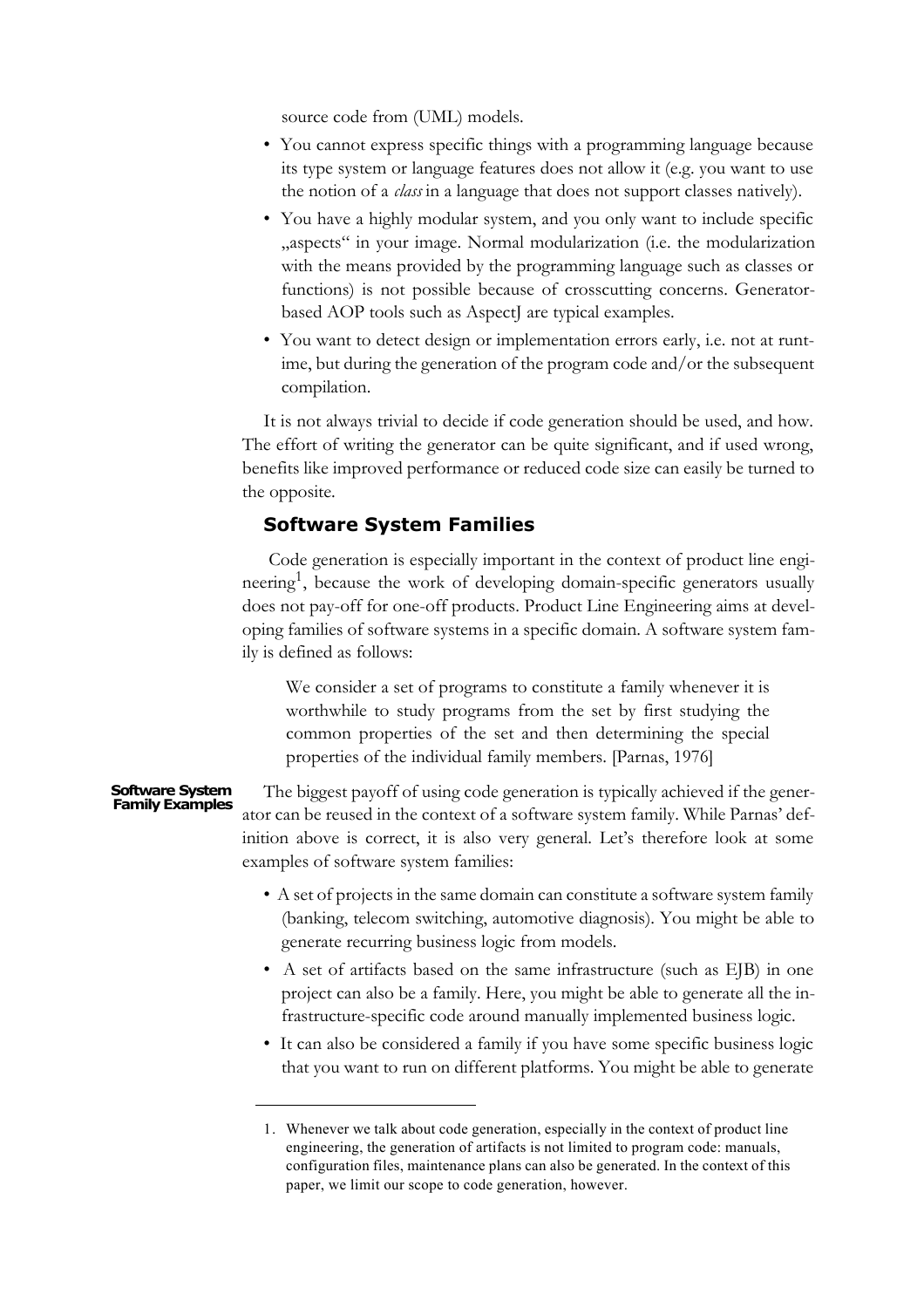platform-specific implementation code from the models (this is the focus of MDA)

• And finally, a set of artifacts based on the same modelling paradigm, such as state charts can constitute family. You might be able to generate the complete implementation based on the model and its predefined mapping to lower-level implementations.

Today, product line engineering is typically seen in the greater context of generative programming. Let's look at another definition: **Generative Programming**

> Generative Programming is a software engineering paradigm based on modeling software system families such that, given a particular requirements specification, a highly customized and optimized intermediate or end-product can be automatically manufactured on demand from elementary, reusable implementation components by means of configuration knowledge. [Carnecki & Eisenecker, 2000]

This definition mentions that , a highly customized and optimized [...] product can be automatically manufactured". This automatic manufacturing of software products can be achieved with different means: object-orientation and polymorphism, frameworks, reflection, and code generation<sup>1</sup>. The decision as to which mechanism to use depends on the time when you are able to decide about a specific feature. If you can decide before runtime, you can use code generation to create a more efficient product, compared to using runtime OO features.

If code generation is used, it can happen at different times in the development process, it can happen at different levels of granularity, can be based on different kinds of specifications what should be generated, and there can be several reasons, why generation is used - see beginning of the introduction.

### **When, where and what to generate**

#### **Model and Code defined**

To understand the following discussions, we have to define what we understand by a *model* and what we consider *code*. We consider a model to be an artifact that has to be transformed to something more concrete to be executed. Code, on the other side is something that can be compiled and executed directly. This definition is important, since it says that UML models are not considered code and a programming language interface is not considered a model. In the context of multi-step generations, there are many model-to-model transformations and one final source code generation step. The generated code is then compiled and executed. Another thing to mention is that we do not require models to have a grahical notation. A model is considered equivalent to a specification in a textual domain-specific language (DSL). The grammar of the DSL thus resembles the metamodel of the model.

<sup>1.</sup> I is important to note that generative programming does not imply, or even require, source code generation; this is a common misconception. Often, however, code generation is the only means to achieve the goals mentioned in the definition.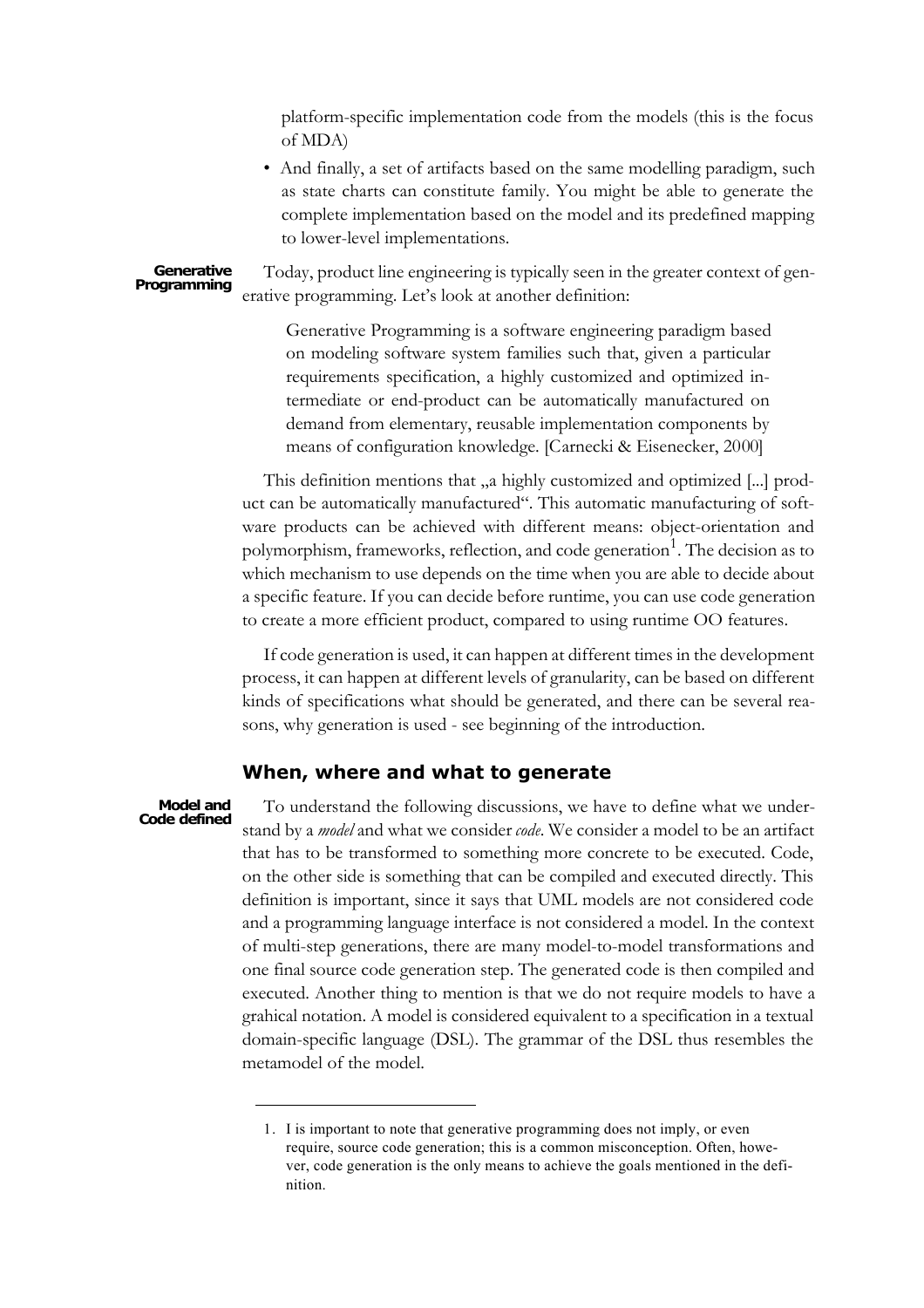Note that this definition of a model and code is somewhat arbitrary. The compilation of Java byte code from Java source can also be seen as code generation, source code can be considered a (rather low-level) model, and it is possible to directly interpret UML diagrams (see [Riehle, 2001]). However, in current mainstream practice, there still is a distinction between models and code in the way we defined it above.

The following illustration shows where code generation is applicable in the application development lifecycle, the following paragraphs give some additional explanation.



 *Model Transformation* generates new models from available models. Typically, these generated models are specialized (i.e. more concrete) with regards to some property, for example, the implementation platform used as is the case in MDA's PIM to PSM transformations. Strictly speaking, this is not code generation because the result is not code per se - it is another model. However, it uses some of the same techniques as real code generation, this is why this is included. **Model Transformation**

#### **Source Code Generation**

*Source Code Generation* describes the generation of executable code. This usually involves some kind of de-abstraction or concretization of the model. The generated source usually requires compilation before it can be executed. However, sometimes the generator creates byte code or machine code directly.

#### *Source Code Transformation* denotes the creation from code based on other code. This is typically used when different code artifacts are somehow merged or modified. **Source Code Transformation**

- *Byte Code Rewriting* is a technique that has been introduced in the context of byte-code interpreters (or virtual machines), and has gained recent popularity in the context of platforms such as Java and .NET. Here, the code that has been created by compiling source is directly created or modified. **Byte Code Rewriting**
- Last but not least, *Reflection* (and the related techniques of intercession, reification, introspection) explains how a program can modify itself while running. Examples for this can be found in Smalltalk or Lisp/CLOS. This technique is not considered in this paper. **Reflection**

The following section contains the basic patterns for code generation whereas later sections cover examples. The patterns denote specific techniques that might be applicable to one or more of the phases in the above diagrams.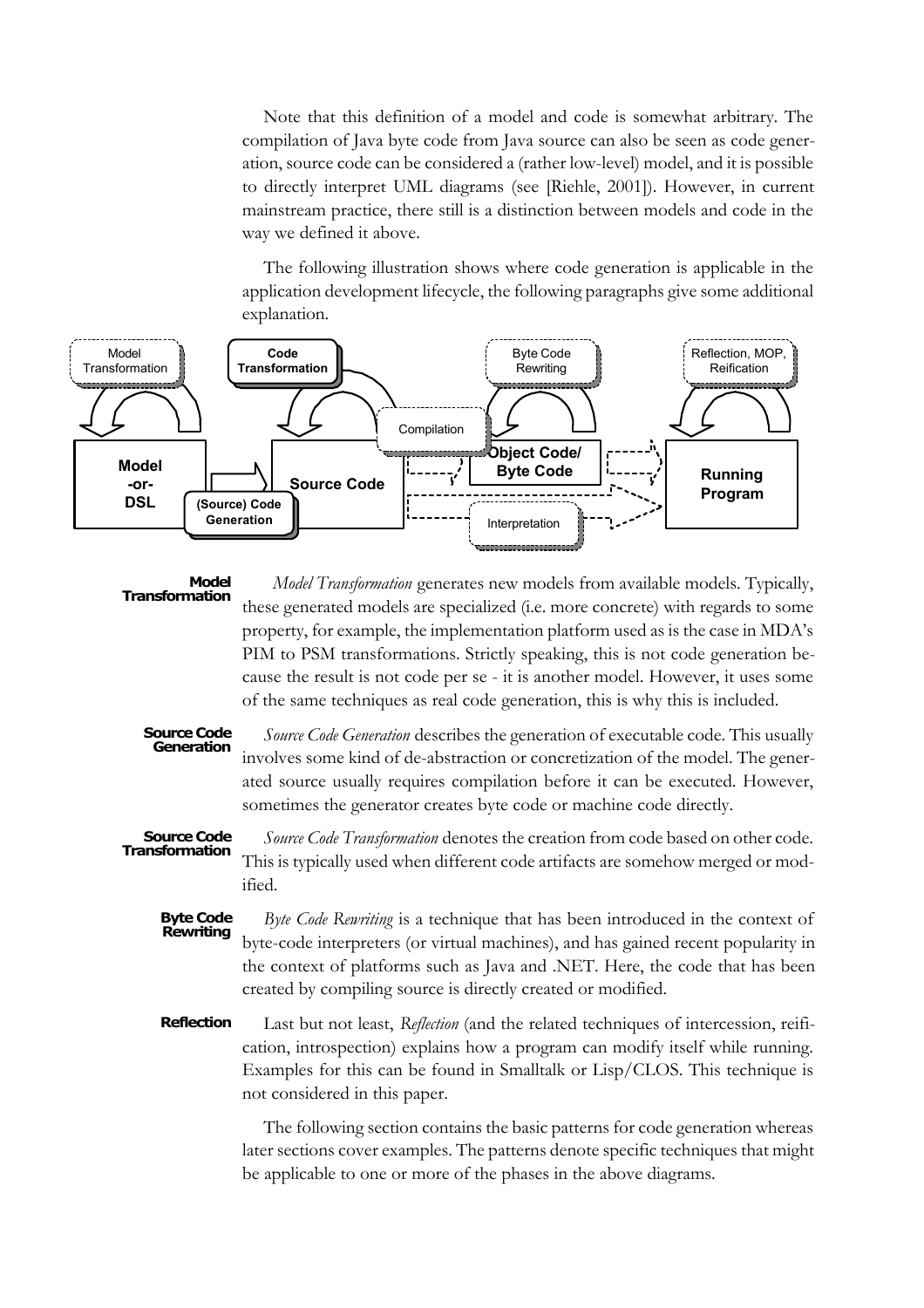**Integrated (Meta-) Modeling Environ-**

> **UML Modeling Tools**

In addition to the code generation techniques mentioned above, there are several integrated metamodelling environments available (such as GME [ISIS, **ments** web] or MetaEdit+ [Metacase, web]). These tools provide generic, integrated environments for building, validating and managing models based on custom metamodels. They can also be used to generate source code from these models. However, these tools are beyond the scope of this paper. The same is true for UML tools that can generate code such as Rose, XDE or Together/J. While all of these tools can generate source code (some even in a customizable manner) they all use some of the techniques mentioned below under the hood.

# **The Patterns**

In this section, we list seven rather basic patterns for code generation. Note that we do not provide extensive examples in the pattern text, subsequent sections describe examples for the patterns, the concrete technological realizations. Let us first get a quick overview over the patterns that follow.

**Overview over the patterns**

TEMPLATES + FILTERING describes the simplest way of generating code. Code is generated by applying templates to textual model specifications (often XML/XMI), typically after filtering some parts of the specification. The code to be generated is embedded in the templates.

TEMPLATES + METAMODEL is an extension of the TEMPLATES + FILTERING pattern. Instead of applying patterns directly to the model, we first instantiate a metamodel from the specification. The templates are the specified in terms of the metamodel.

FRAME PROCESSING describes a way of generating code by means of so-called frames. Frames can be seen as programs (functions) that generate code as the result of their evaluation. Frames can be parametrized by number and string literals as well as other frame instances.

API-BASED GENERATORS provide an API against which code-generating programs are written. This API is typically based on the metamodel/syntax of the target language.

INLINE CODE GENERATION describes a technique where code generation is done implicitly during interpretation or compilation of a regular, non-generated program, or by means of a precompiler. This process typically modifies the program that is then subsequently compiled or interpreted.

CODE ATTRIBUTES describe a means by which normal, non-generated program code contains annotations, or attributes, that specify things that are not contained in the code per se. Based on these attributes, additional code can be generated.

Finally, CODE WEAVING is about combining, or weaving, different parts of program text together. These different parts typically specify different independent aspects which are then combined in the woven program. Weaving is based on specifications, how the different aspects fit together, so-called join-points.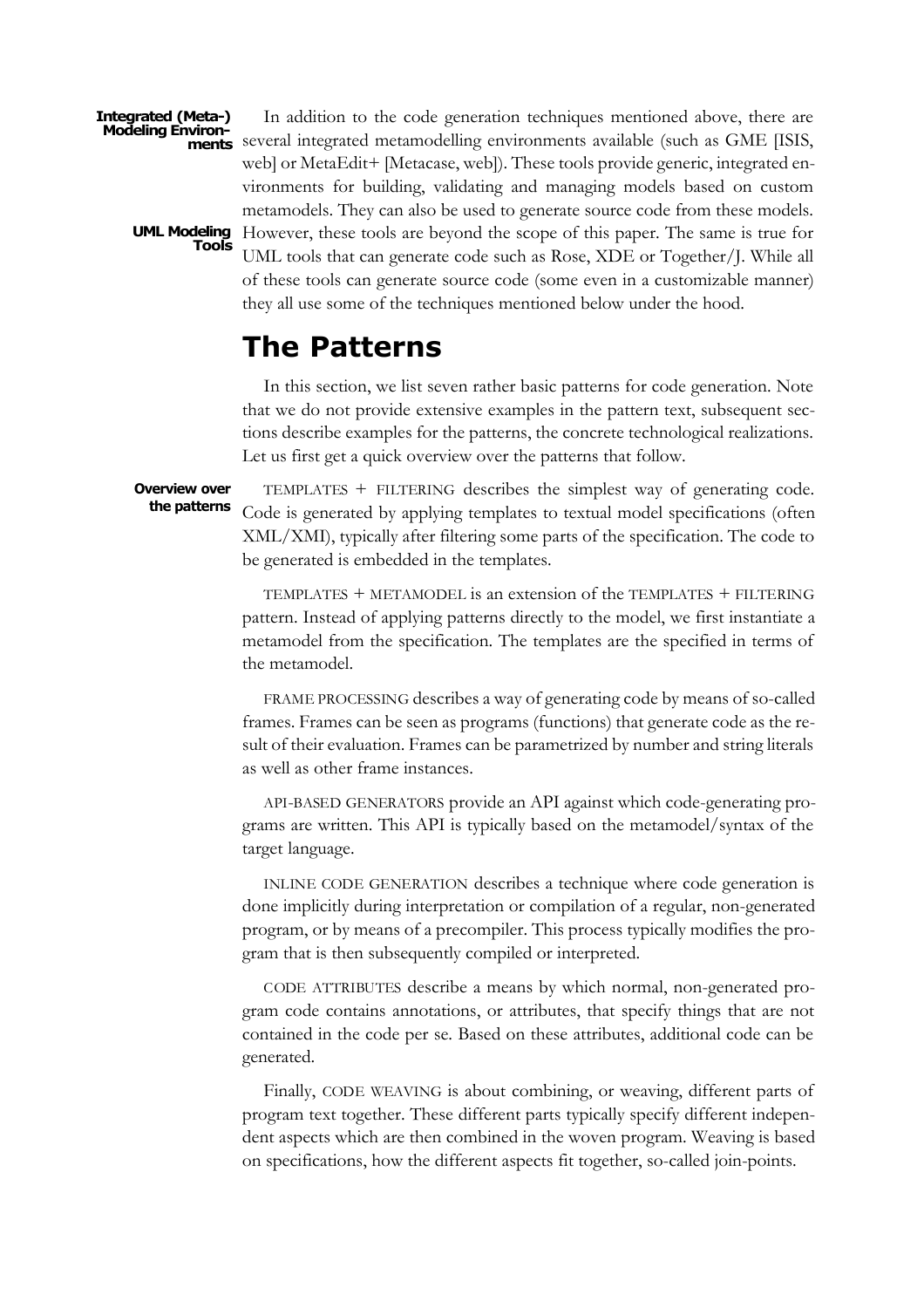# **Templates + Filtering**

- Motivation Consider the creation of simple class skeletons from UML models. UML models are typically stored using the XMI standard [OMG specs], a persistent representation of UML based on the MOF, the Meta Object Facility (see [OMG specs]). XMI files are typically large and complex and contain a lot of information you don't want to when generating your target code. You need to ..filter out" the relevant subset of the information in the model, typically the information that can be represented with the help of your target programming language. A typical, simple example would be to generate JavaBeans from an analysis classes that simply have public attributes.
	- **You want to create simple code fragments from higher level specifica-Problem tions. Based on a potentially large and complex description, you have to filter out specific parts and create code from them.**
	- **Provide a filtering syntax based on pattern matching or similar techniques Solution** to **"select**" specific parts of the model in a declarative way. Then use tem**plates to describe the target code artefacts. The template language must be able to access the selected part of the model to be able to include information from it in the target code.**



- **Discussion** TEMPLATES + FILTERING is an efficient way to perform code generation or model transformation if the filtering mechanism is powerful and the specification well defined. Writing generators in such a scenario is straight forward. It can, however, quickly become too complicated if more than trivial "queries" have to be performed, TEMPLATES + METAMODEL can be a good alternative because it provides a higher-level, specification-syntax independent way to work on the model. A disadvantage of TEMPLATES + FILTERING is that the generation infrastructure is tightly bound to the specification syntax. In contrast to TEMPLATE + METAMODEL there is no indirection level in between. A big advantage of TEMPLATES + FILTERING is that it can be based on industry standard tools such as XML and XSLT.
- Using XSLT as an example, you can use *<xsl:template match...>* clauses to scan the **Motivation** XMI document for relevant information, such as classes and their public attributes. The code to be generated is specified inside the *template* tag. Using **revisited**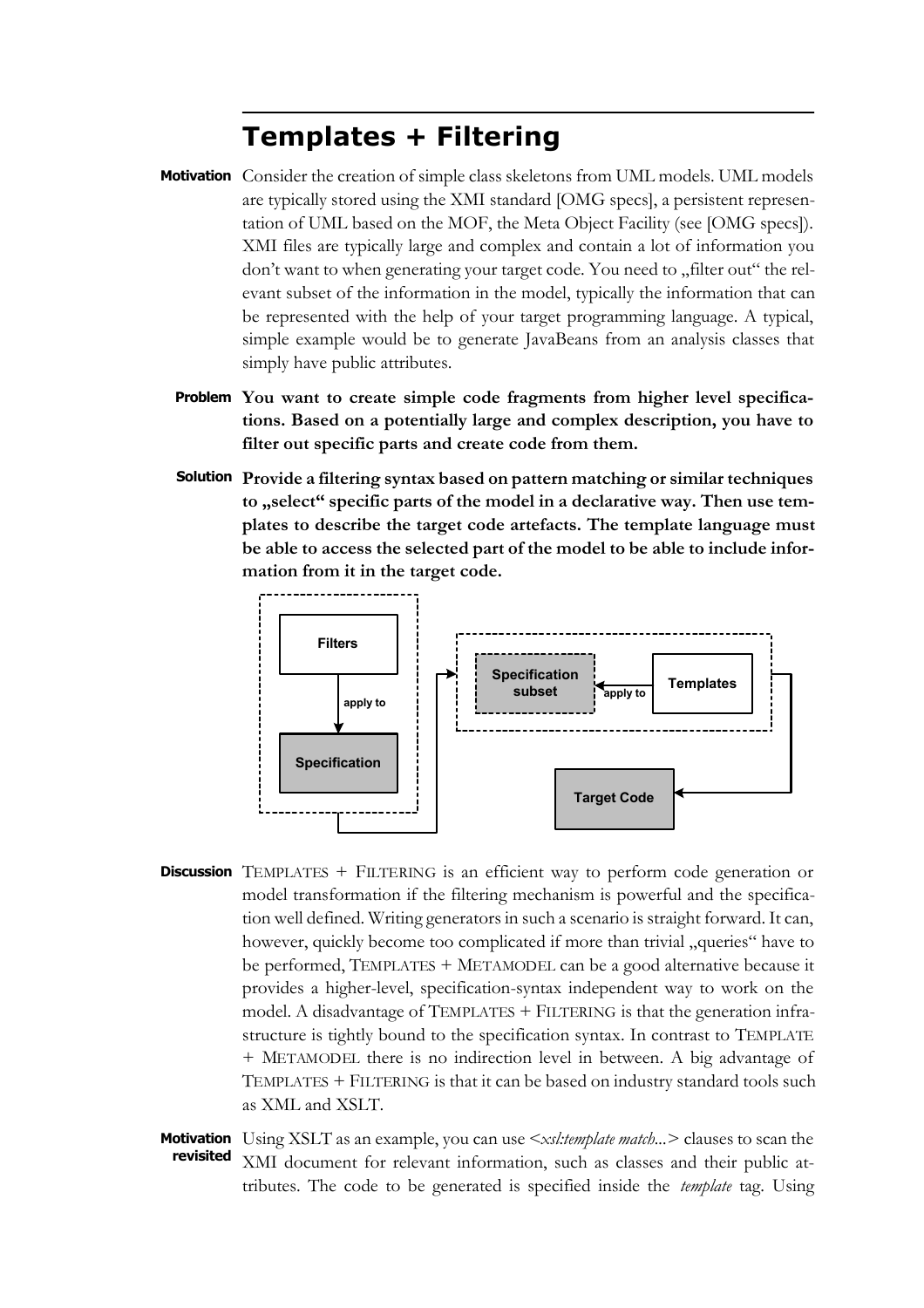*<xsl:value-of ...>* you can access information from the model for inclusion in the generated code. For example, you can access the names of the attributes and generate the respectively named getters and setters in the JavaBean.

- Applicability This technique is useful whenever the source specification is highly structured and uses a systematic, well-defined meta syntax. This is especially applicable for model-to-model or model-to-source code generation. XML based systems are often used today for model specification, XMI in particular. To filter, XSLT or XQuery can be used. Source-to-source transformations are typically handled with API-BASED GENERATORS because it is hard to specify rules and filters for source code.
- **Known Uses** XML+XSLT, Fuut-je [Bronstee, web]

### **Templates + Metamodel**

- Motivation Consider a situation where you need to generate code from models in the context of a system family. The family architecture defines a limited set of well-defined architectural building blocks that have a clearly defined meaning in the application domain, and a well-defined mapping onto the implementation platform. Examples could be the three different bean types in EJB, activities, transitions and processes in a workflow system, or the notion of a component in a proprietary component infrastructure, where each component defines (among other things) resources it requires and services it provides. Once you have specified that a model element represents such an architectural building block, the mapping to the implementation is clearly defined and can be automated. The code generation process should be controlled in terms of the domain concepts represented by these building blocks and not in terms of low-level details of the model representation or the to-be-generated code. Also, you want to be able to efficiently encode and enforce domain rules in your generator (for example, service operations that can be invoked asynchronously must feature a *void* return type).
	- **You want to generate code for products of a software family where you Problem have well-defined architectural building blocks and those have a clearly defined mapping onto an implementation platform. You want to make sure your code generation templates can be specified in terms of domain concepts and do not depend on the low-level details of the modelling data (such as XMI).**
	- **Provide an explicit, customizable metamodel for your code generator. Im-Solutionplement a two step code-generation process that first instantiates the metamodel based on the model data. Then write the templates in terms of this metamodel. Make sure the metamodel can be adapted to include domain-specific concepts, and that these can be mapped to model elements**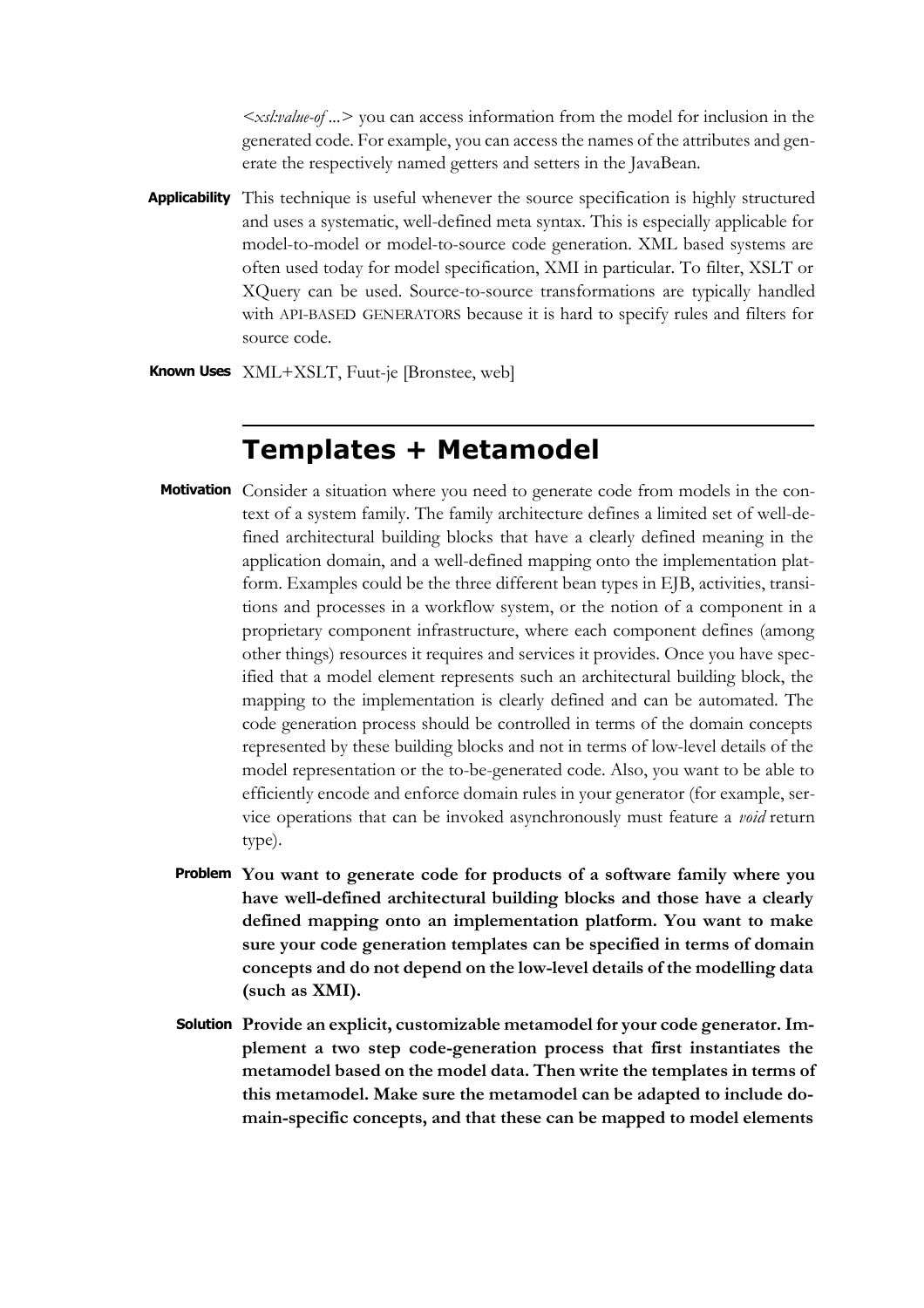**(such as stereotyped classes)..**



**Discussion** This approach has the big advantage that the parsing of the model and the instantiation of the metamodel is completely separated from the templates that control code generation. It is therefore easier, e.g. to change the model format without needing to adapt the templates. It is also possible to write the templates in terms of the (possibly adapted, domain-specific) metamodel and not in terms of low-level details of the model representation. This metamodel is adapted to include terms of the problem domain. As a consequence, the templates become more readable and easier to maintain. Also, it is possible to integrate domain specific attributes and behaviour into the metamodel. The metamodel is also an ideal place to include modeling constraints. These will be evaluated by the generator when the metamodel is instantiated during code generation. As a consequence, the template language can be simple and easy to understand, moving complex behaviour into the metamodel (which is implemented with a real programming language).



Motivation Looking again at the custom component infrastructure, the metamodel can provide metaclasses such as *Component* (specializing Class) or *Service* (specializing *Operation*). The *Service* metaclass will verify that each service operation that is tagged as capable of asynchronous execution has a *void* return type, throwing an exception if this rule is violated. Code generation templates can then be formulated with the help of the metaclasses, writing things such as "foreach service in com**revisited**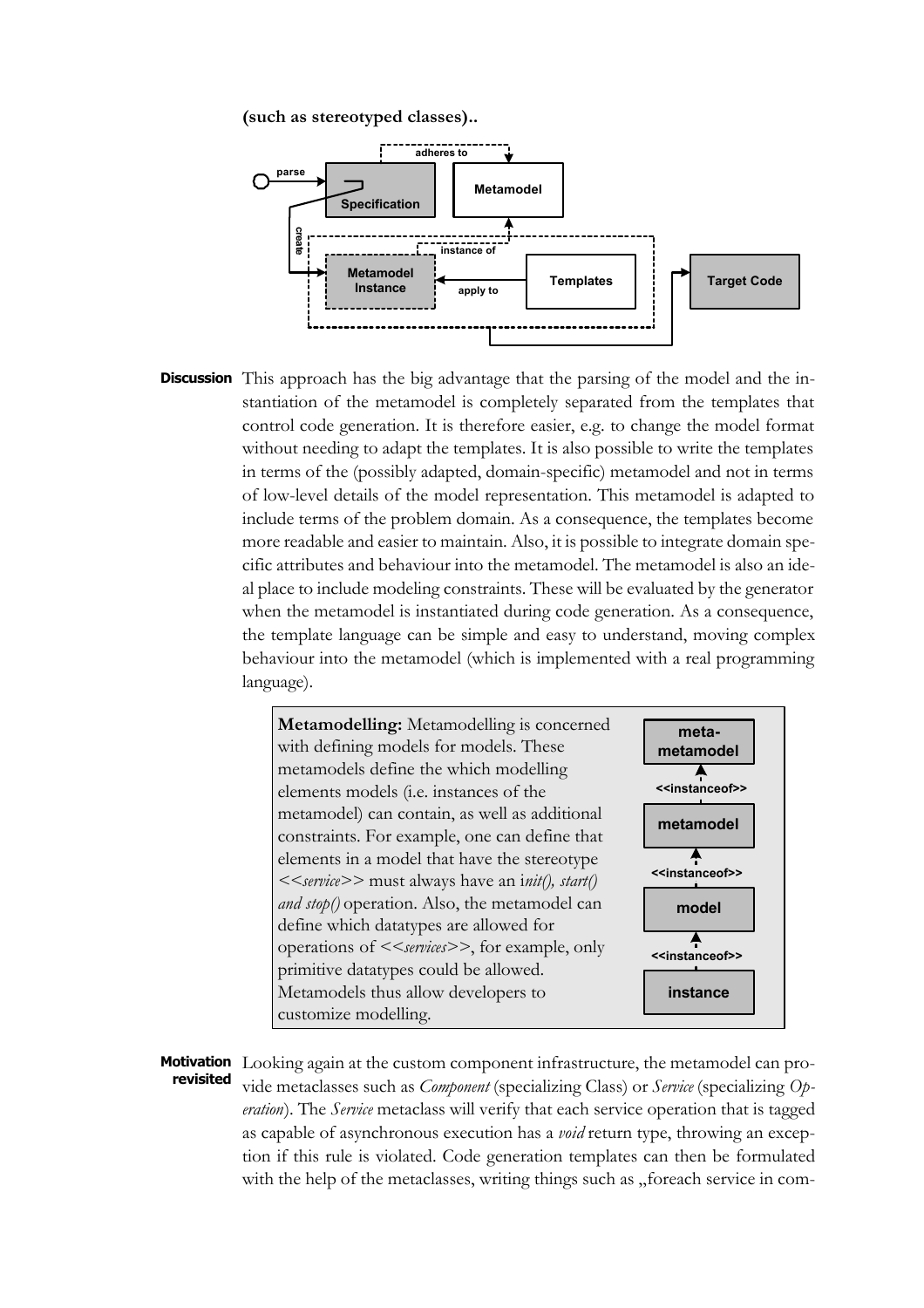ponent do <to-be-generated code goes here>".

- Applicability This approach is typically used during the generation of code from (UML) models where profiles (stereotypes, tagged values, OCL constraints) provide a way to make models mode domain specific.
- b+m Generator Framework [b+m, web]], Kenndy Carter iUML [Kennedy Cart-**Known Uses** er, web]

### **Frame Processing**

- Motivation Imagine building a software system family of stacks. These stacks have the common property that they behave as stacks typically do: you can push elements on top of it, and pop them from there again. However, there are many more or less subtle differences between different stack incarnations: the datatype that should be stacked, optional checking for a maximum size, on-the-fly calculation of the current stack size, thread-safety etc. When creating one of these stacks in the context of your family, you want to be able to assemble a concrete stack (with a specific configuration regarding the above options) from prebuild components based on some kind of abstract specification (e.g. *STACK[type=int, calculate-Size=true, threadSafe=false]*. Note, however, that these "components" are not building blocks in the sense of objects. Some features have aspect-like semantics (such as thread safety) whereas others are a kind of parametrization (the element type) and again others require additional, more or less orthogonal functionality (on-the-fly calculation of the current size).
	- **You want to generate products from a software system family. Each prod-Problem uct possesses some valid combination of features defined by the family. These features might be cleanly modularized or they might be crosscutting aspects. You want to implement both of these kinds of features as separate, orthogonal artifacts in order to combine them easily to generate products of a family.**
	- **Use parametrizable templates called frames. A frame can be seen as a Solutiontyped function that generates code when evaluated. To compose software** systems from a collection of frames, frames have "slots" that can be pa**rametrized with one or more other frame instances, as well as code snippets (such as type names, integrals, etc.). Code generation is controlled by a top-level frame (called the specification frame) - it instantiates, parametrizes and composes instances of the other frames. Finally, it evaluates the**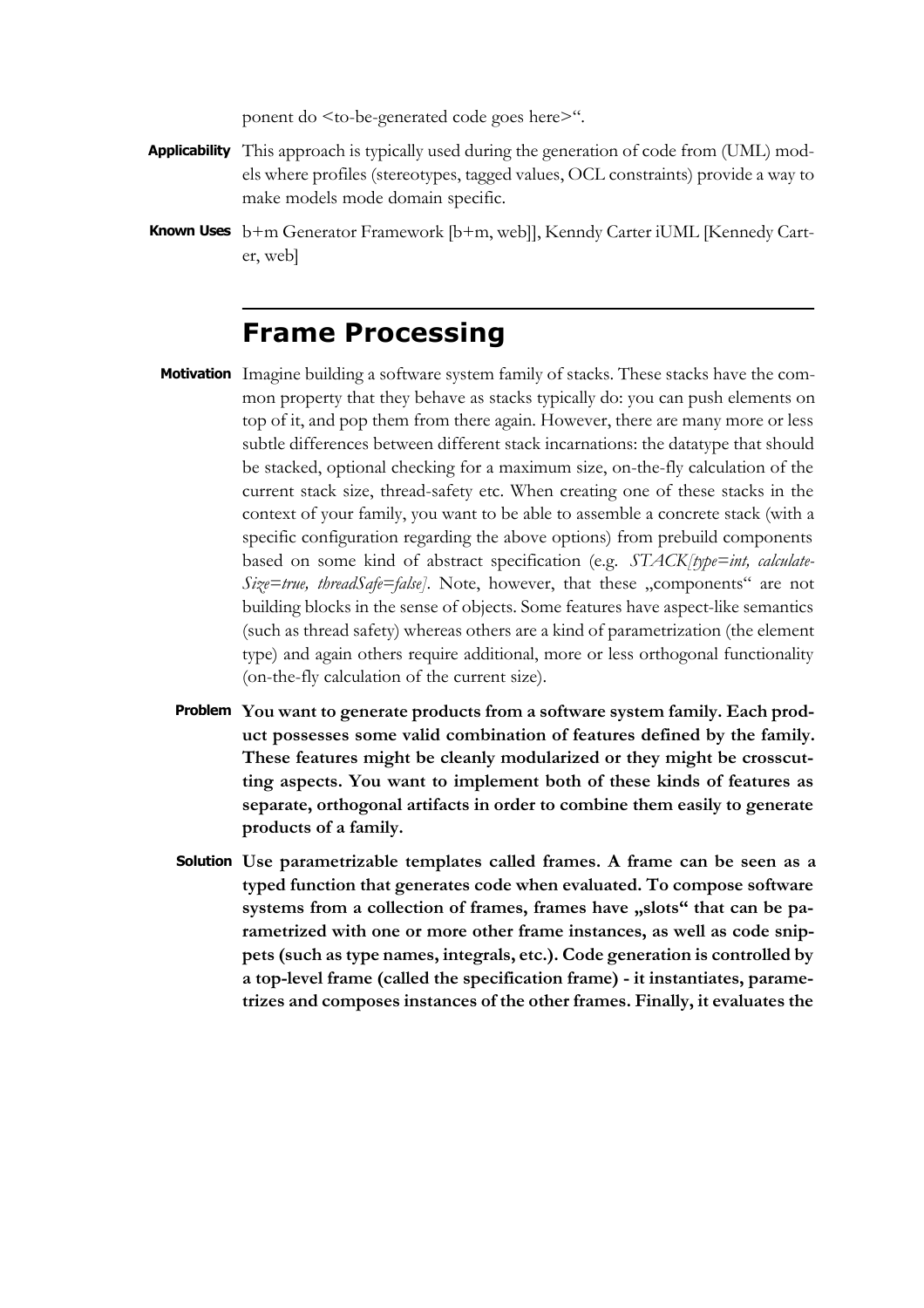#### **composed frame hierarchy in order to generate the code**



**Discussion** Frame processing comes in two flavours: script-based frame processors work with (typically procedural) scripts that instantiate and parametrize frames (filling in their slot values), building a tree of parametrized frame instances. In contrast, frame processors that are based on the adaptation approach "inject" code into specific locations (i.e. the slots) in other frame instances. The question whether to insert code to slots is controlled by the specification. Because the adaptationbased processors can modify several slot values in different frame instances from within one controlling frame, this approach is well suited for aspect-like composition. Combinations of both approaches are of course also possible.

> Note that frame processing, as opposed to TEMPLATES + FILTERING and TEM-PLATES + METAMODEL, resembles the imperative style of programming because frames are instantiated and parametrized manually, just as you would instantiate and parametrized a class in an OO language.

> To be able to use the "late-code-injection" feature efficiently, an instantiated frame must not be output (i.e. code-generated) directly after instantiation. The instantiated and parametrized frame needs to go into a repository, where it can be reparametrized and modified later, by other frame instances. Only then can aspectual features be realized. In a last step, instantiated frames are code-generated.

- Motivation For generating the stacks, you could define a principal frame that generates the *push* and *pop* operations, as well as the stack class itself. This frame has a slot to accept another frame that generates the element data type-specific array declaration to hold the raw data. Another frame is used to generate locking code (for thread-safety). The principal frame has a slot for holding such a thread-safety frame - if one is set, it is used to generate locking code. If none is set, no locking code is generated. This allows us to configure the to-be-generated code by composing frames. **revisited**
- Applicability Frame processing is best used for problems where a small family of closely related members (such as the stacks mentioned above) needs to be generated. Because of the imperative way of programming, generating code from (UML-) models is better done with TEMPLATE + METAMODEL based approaches.

Known Uses Netron Fusion [Netron, web], Delta Software Technology's ANGIE [d-s-t-g,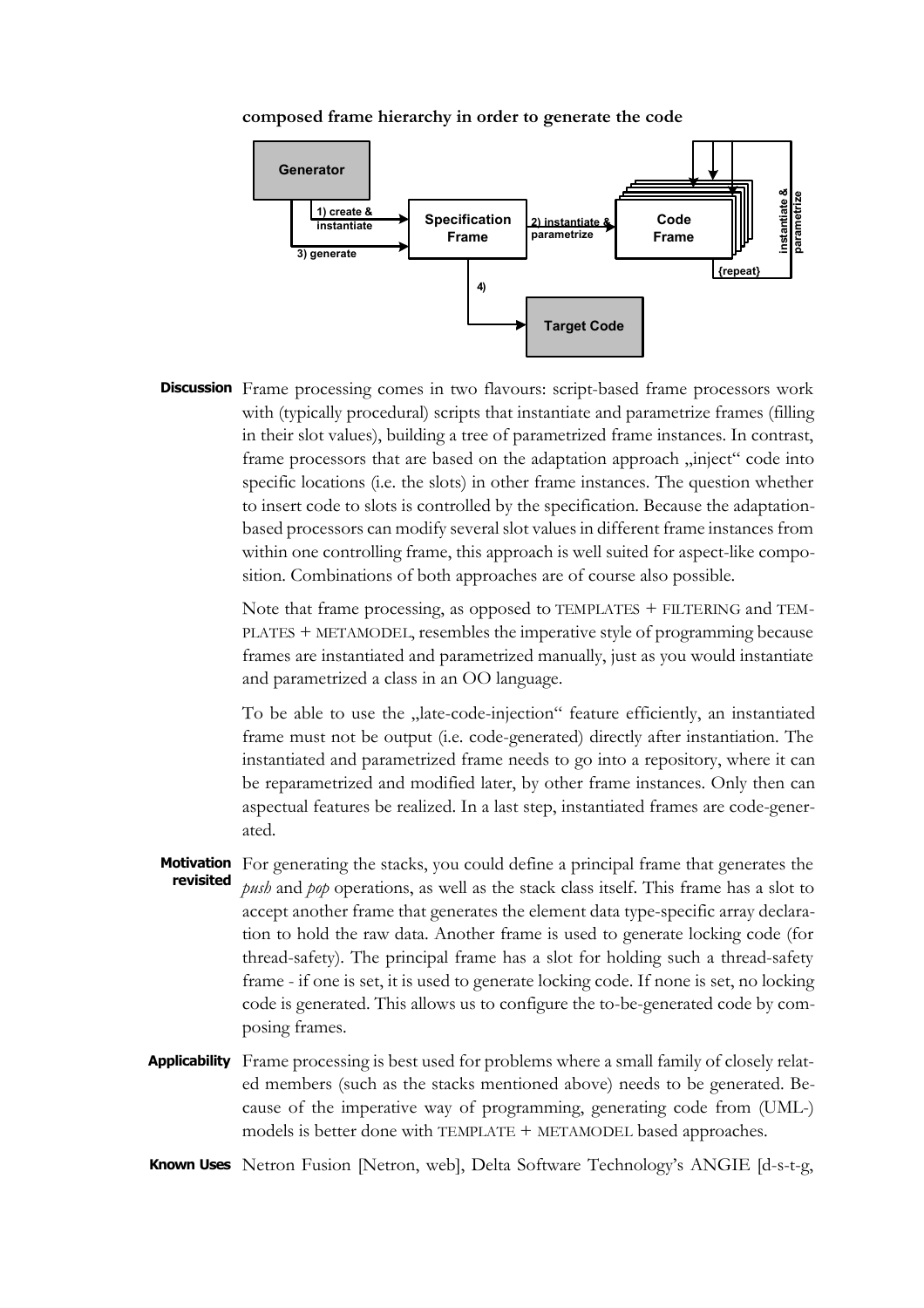eb], National University of Singapore's XVCL [XVCL, web] (the XML Variant Configuration Language). The initial concept of frames was invented by [Basset, 1996]

## **API-based generators**

- Motivation Object-oriented database systems usually try to provide orthogonal persistence, which means that programming language objects are automatically made persistent (once tagged to be a persistent instance). As a consequence this means that when navigating objects through links (instances of associations) the link target might not yet be loaded into memory, it might be an object stored in the persistent store. It needs to be loaded on-demand when it is accessed. As we don't want to bother the programmer with manually inserting code to lazy-load the instance, one option is to preprocess the source code (or the bytecode, if available) and insert code at the respective locations that "loads the targetted object if it's not yet in the cache".
	- **You want to provide a way to generate a small amount of code that needs Problem to handle a well-defined task. You don't have a specification for the generated code, it is always the same, perhaps with some small modifications because it is typically generated in the context of a specialized, problemspecific tool.**
	- **Provide a code-generation API that is defined in terms of the abstractions Solution of the code to be generated (such as the abstract or concrete syntax tree or the byte code grammar). There are no templates and models, instead a manually written program utilizes the API to create or modify the code in question.**



**Discussion** API based systems are easy to use to generate small amounts of code. Larger model-based generations quickly become overly complex and cumbersome to write, TEMPLATE + METAMODEL is much better suited there. Note also that API-BASED GENERATORS are naturally specific to the programming language they generate, although this fact sometimes get blurred: e.g. generators that generate code for .NET compatible languages can be built in terms of the MSIL while still outputting source code in the various .NET languages. This is because all these languages have the same semantics just using different textual representations (concrete syntax).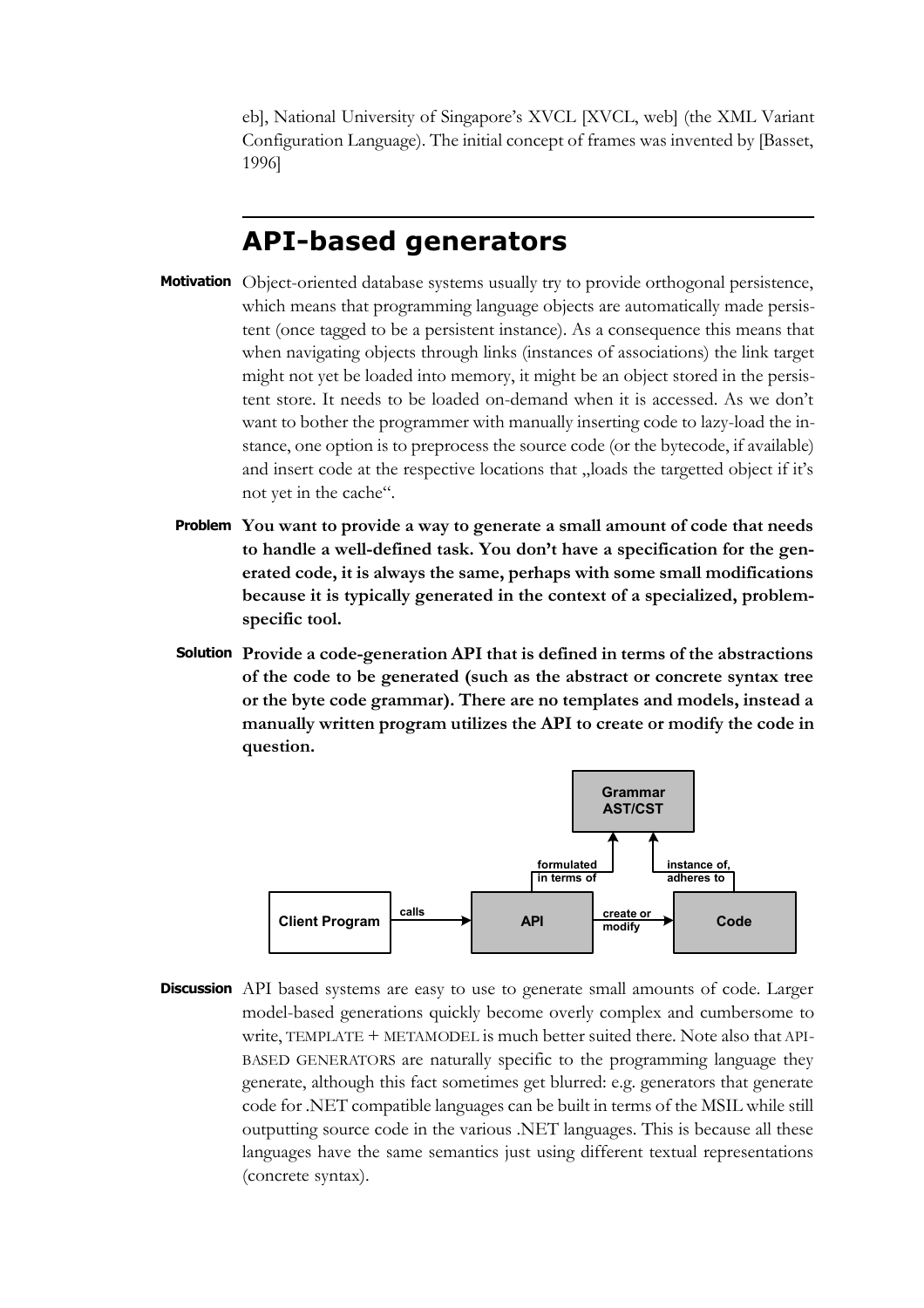Note that API-BASED GENERATORS often serve as a basis for some of the other generator types, such as CODE WEAVING.

- Using an API-BASED GENERATOR to add OO-database code, the developer would first parse all persistent classes and those that use instances, creating an AST representation of the code. The developer can then iterate over all expressions that follow links to persistent objects, inserting code (again, using the AST) that ensures the target object of the link is loaded from the database and instantiated in memory. **Motivation revisited**
- **Applicability** API-BASED GENERATORS are well suited to problems that involve the creation of small amounts of code, typically during postprocessing source code. While there are APIs to access models (such as XMI), most API-based tools modify source code or, even more typically, byte code for platforms such as Java or .NET. Typical applications can be found in e.g. IDL compilers, AOP tools, OO-databases, etc.
- Known Uses Jenerator (a code generator for Java) [Voelter, web], Compost/Recorder [Uni Karlsruhe, web], BCEL, the Byte Code Engineering Library [Apache, web], .NET's Reflection.Emit [Microsoft, web]

### **Inline Code Generation**

- Motivation Consider developing a threading library that should run on platforms as diverse as Win32, different Unix variants and several real-time operating systems (ACE is such a library that provide threading support, amongst other things). The source code for the library will not run unchanged on all platform. However, you still want to have a single, coherent code-base. As a consequence you might have to make some parts of the code depend on the operating system for which you compile, or some types might need to be adapted to the OS. Also, you might want to be able to optimize some aspects of your source code by e.g. unrolling loops or by using the smallest integer type possible (based on a known, but varying range of values). Again, you want to keep things in one code base, but optimize for specific circumstances.
	- **You need to develop source code that is flexible with regards to some as-Problem pects, e.g. types used, operating system calls or simply the amount of functionality it provides. All these options should be contained in one code base, selecting the specific options to use at compile time when decisions regarding the options have been made.**
	- **Provide a preprocessing facility for your code. This preprocessor can pro-Solutionvide include facilities, conditionals, variables, type expressions, etc. that are all evaluated at compile time. The basis for these evaluations can be explicit specifications or the code itself. The generated code is customized and optimized for the specific context resembled by the decisions**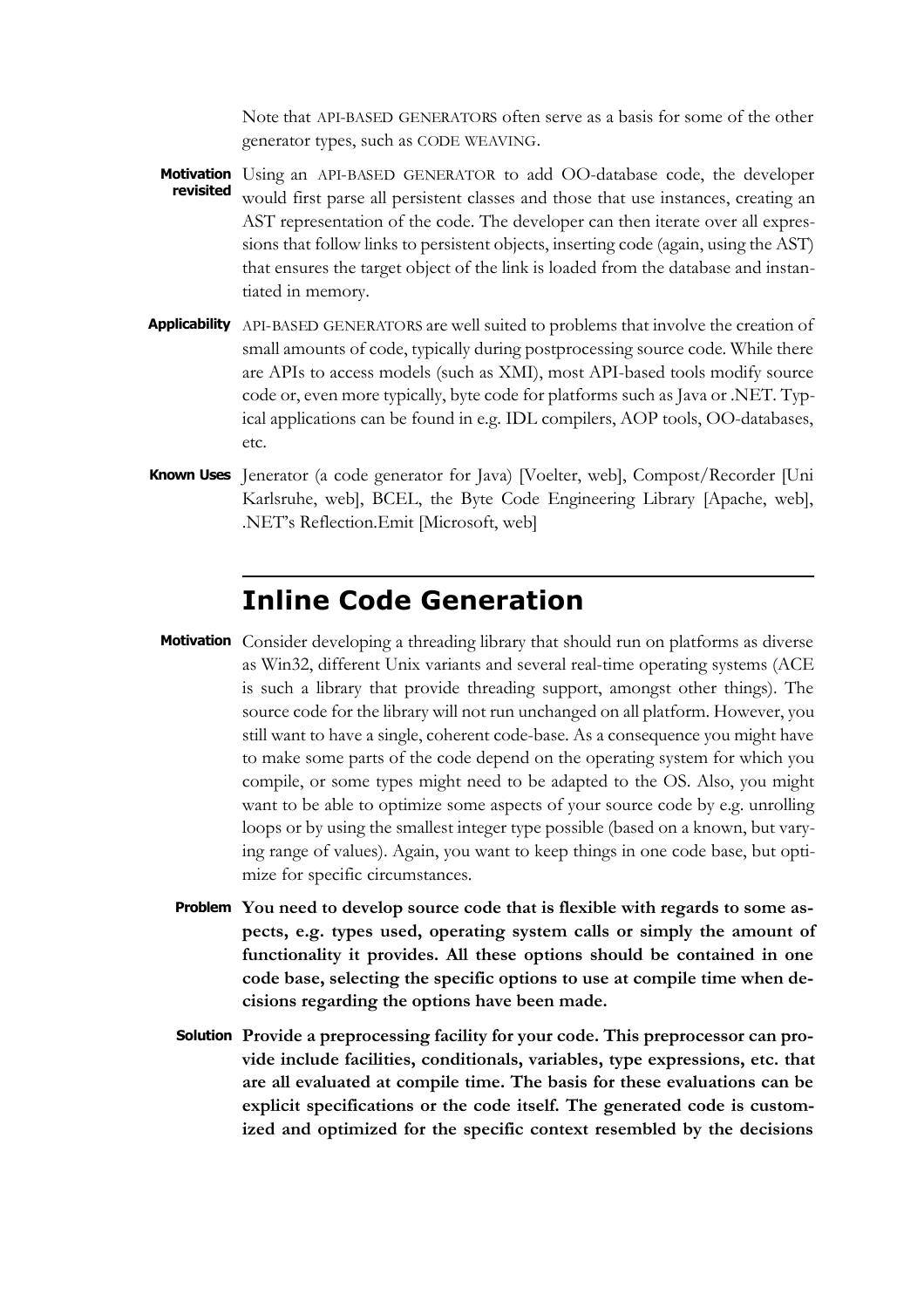**made during compile time.**



**Discussion** Preprocessing is a powerful concept that is typically used - as in the motivating example - to embed several versions of a source code in on artifact (file). Before actual compilation, these variations are resolved to a specific one. While there is no technical need that this happens in one tool, typically the different preprocessing steps are integrated in one compiler (suite).

> There are several flavours of preprocessing. On the one hand there is pure textual replacement based on some kind of specification (such as the C++ preprocessor, being controlled through *#DEFINEs* at compile time) or there is a more integrated approach that takes into account the semantics and type rules of the host language.  $C++$  templates are an example for this approach, the "variant decisions" are based on information in the rest of the source code (maybe parts of the code that are there solely for this purpose).

> Note that while there is no limit to the expressive power of such preprocessed languages (the C++ template mechanism is a complete functional programming language), the complexity of the compiler, as well as compile times and resource consumption increases with the power of the preprocessor. This can also be seen as a negative example of the accidental complexity that can arise if several languages are embedded in each other.

- ACE uses quite a lot of *#DEFINE* and *#IFDEF* statements to make parts of its C++ source code specific to certain operating systems/compilers/machines. C++ template metaprogramming can be used to define the type of a variable dependent on its maximum value. Static implementations of the Strategy pattern are also very useful to have compiler-checked, but still static variations of functionality. Note that C++ templates are implemented internally simply as (machine) code generation during compilation of the source code whereas preprocessor statements actually modify the source code before it is compiled. **Motivation revisited**
- Applicability As the practice shows, this method should only be used to configure variants into a code artifact that change only slightly, otherwise the code will become very hard to understand and compile-time increase significantly. For more complex variation problems use CODE WEAVING as it provides "code mangling" based on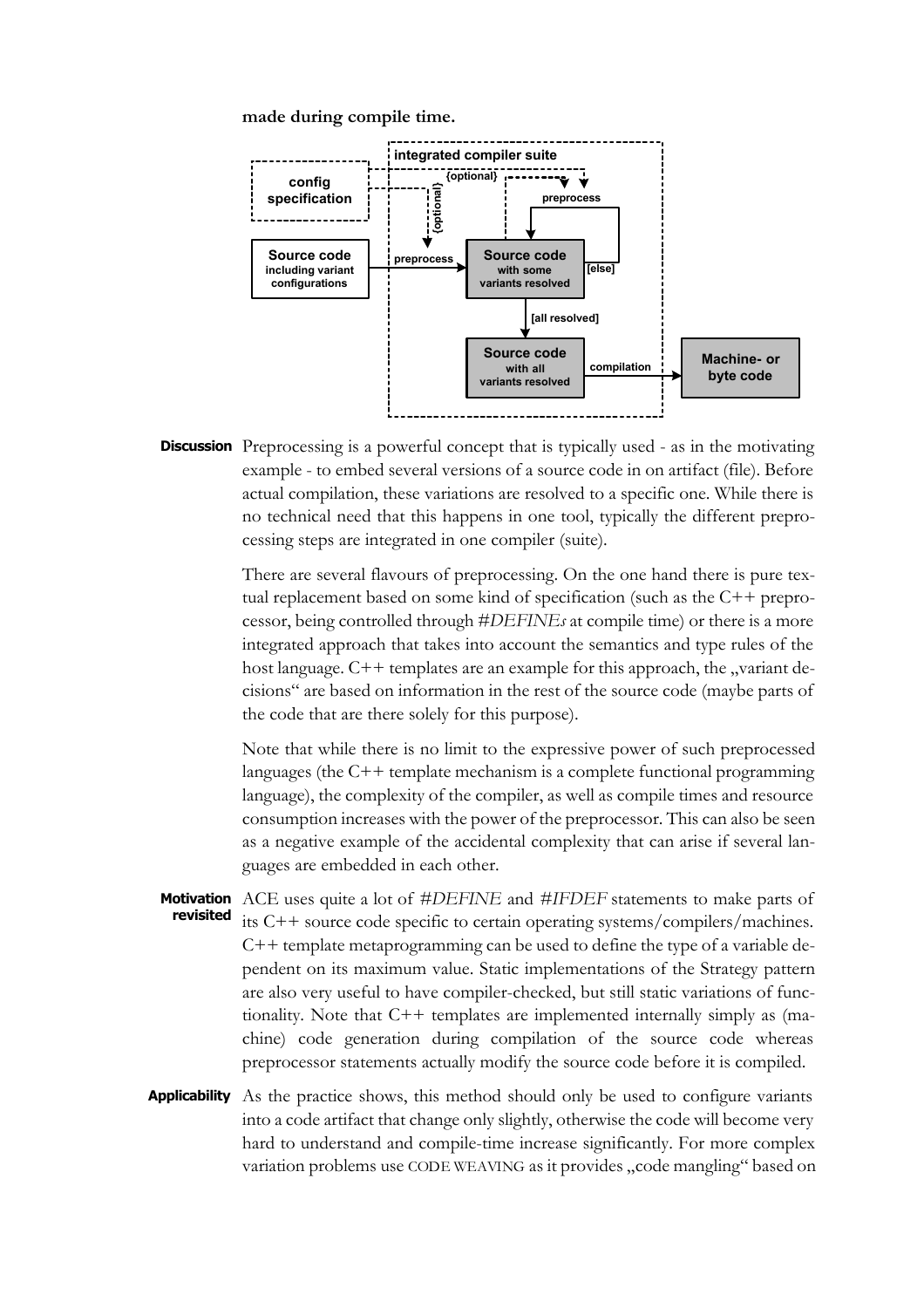well-defined semantics.

Known Uses Include processors for various languages (Pascal, C, C++), the C++ preprocessor, C++ templates [Andrescu, 2001 and Vandervoorde & Josuttis, 2002], Lisp's *'quote* feature [Koschmann, 1990]

### **Code Attributes**

- Motivation In the context of Enterprise JavaBeans development, a bean consists of several artifacts: the bean implementation class, the bean's various interfaces and an XML configuration file called the deployment descriptor [Voelter et. al. 2002]. These artifacts are related to each other, for example all operations defined in the bean's remote interface have to have a corresponding method in the bean's implementation class, and all operations in the interface need to have a couple of security and transaction properties defined in the deployment descriptor. To be able to deploy the bean into an application server, all these different artifacts need to be consistent. Keeping these things consistent manually is rather hard to do and the Java compiler cannot help you either. Ideally, you only want to implement one artifact - the implementation class - manually and the other ones should be generated automatically, as far as possible.
	- **You have a piece of source code and you need to generate additional arti-Problem facts based on the code and additional information. While most of the information you need for the generation is available in the source code, you need to specify additional information that cannot be directly expressed with the means of the language, but is closely related to the information in the code.**
	- **Annotate the source code with additional attributes. In most languages Solution these attributes will be special comments. The code generator parses the code and the comments and creates the additional artifacts based on this information.**



**Discussion** This pattern typically uses API-BASED GENERATORS for its own implementation. The big benefit of this pattern is that you can annotate code with whatever additional information you need as long as the subsequent code generator "understands" the annotations. Because the generated code is "deduced" from the source code and its attributes, the different artifacts cannot easily get out of sync.

> Implementation of the attributes varies based on the language/system in use. In Java, these attributes are typically specified as special comments beginning with a  $\omega$  (the same way as JavaDoc does it). In .NET, it is possible to define custom attributes (which are classes themselves) that are compiled and included in as-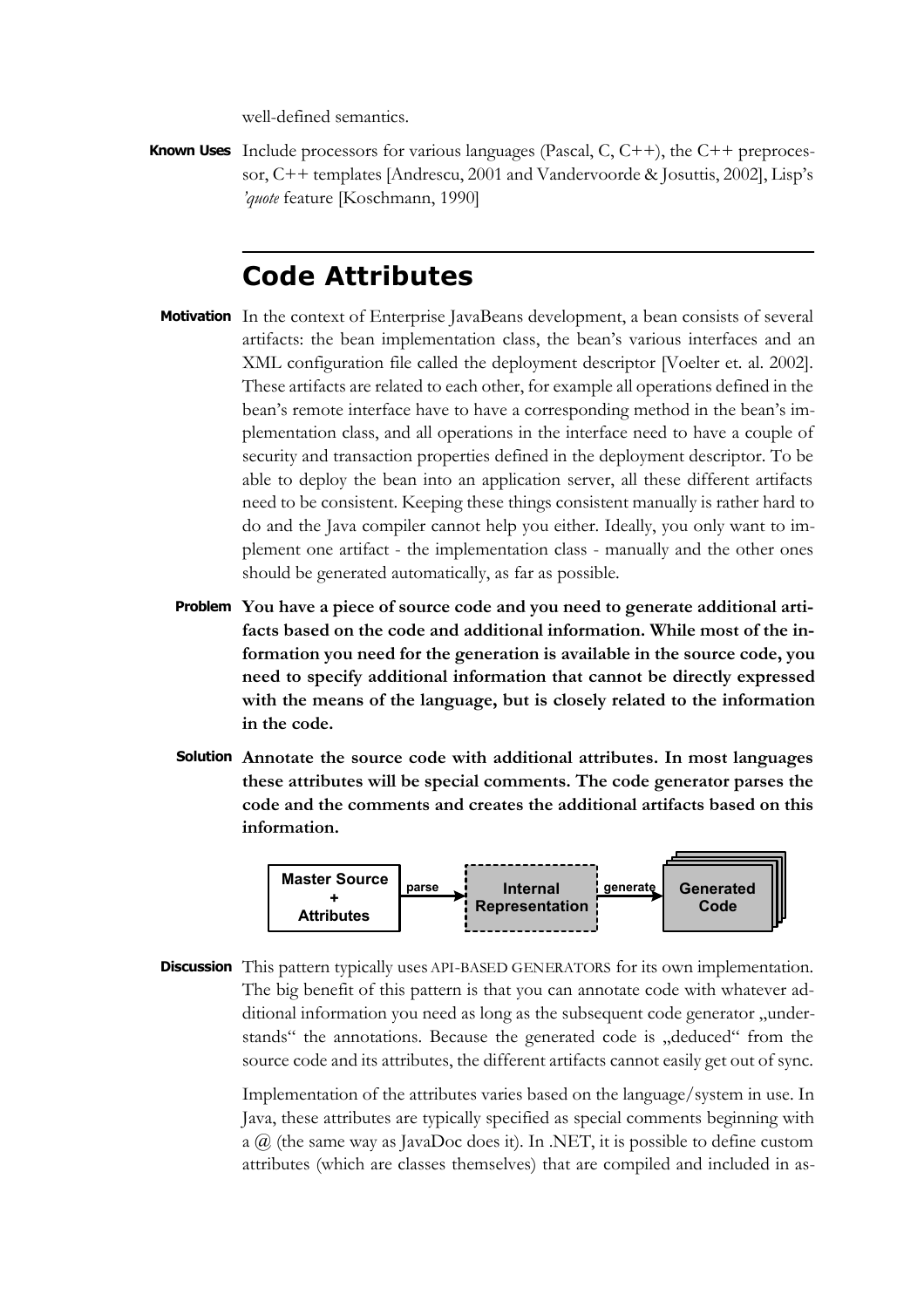semblies (.NET's packaging and distribution artifacts). The attributes can then be accessed using reflection, and code can be generated based on this information (for example using CodeDOM or Reflection.Emit, see [Microsoft, web]).

- Motivation Using XDoclet, you can provide special JavaDoc comments in your bean implementation class that are subsequently used by the XDoclet code generator to define the bean's remote/local interface, it's (local) home interface, as well as deployment descriptors for different application servers. By including the XDoclet execution in the build process, you can easily make sure that the different EJB artifacts are always in sync. **revisited**
- Applicability This pattern should be used whenever there is one "master" artifact (source code) and several other artifacts have to be generated, depending on the master. Attributes are then necessary to support additional information not expressible with code only.
- **Known Uses** JavaDoc is one of the most well-known tools that use this approach, although they don't generate Java source, but documentation HTML. XDoclet provides a framework where you can define your own "special comments", tags, and generate artifacts based on these. Among other things, it provides tags to solve the EJB problem mentioned in the motivation section. Microsoft's .NET [Microsoft, web] has attributes as first-class citizens. You can define your own attributes and attach them to methods, classes, etc. They can be accessed using reflection.

# **Code Weaving**

- Motivation Consider the construction of an application that displays the state of a set of objects graphically. To separate the data model (the "business objects") from the display, the well-known model-view-controller pattern can be used. However, while it does help to separate rendering code from the data model, introducing the rendering layer still needs an invasive change into the model classes; the *updateView()* operation needs to be called at appropriate times in the model code. And the model needs to have a reference to its view (or some kind of mediator) to be able to notify the renderer of changes in its state. Changing the policy that determines when and how often the view is updated might required additional adaptations to the source code. This is especially problematic since, while these changes are highly mechanic, they are distributed all over the source code; they cannot easily be localized to one specific location in the code.
	- **You want to provide a way to join different code artifacts in a well-defined Problem manner. The artifacts to join may just implement different optional application features that need to be plugged into an application in a controlled way, or they might address different, often orthogonal concerns, or aspects of a system that cross-cut the primary decomposition hierarchy.**
	- **Define different meta-artifacts from which programs can be composed. SolutionClearly define the semantics and responsibilities of each meta-artifact.**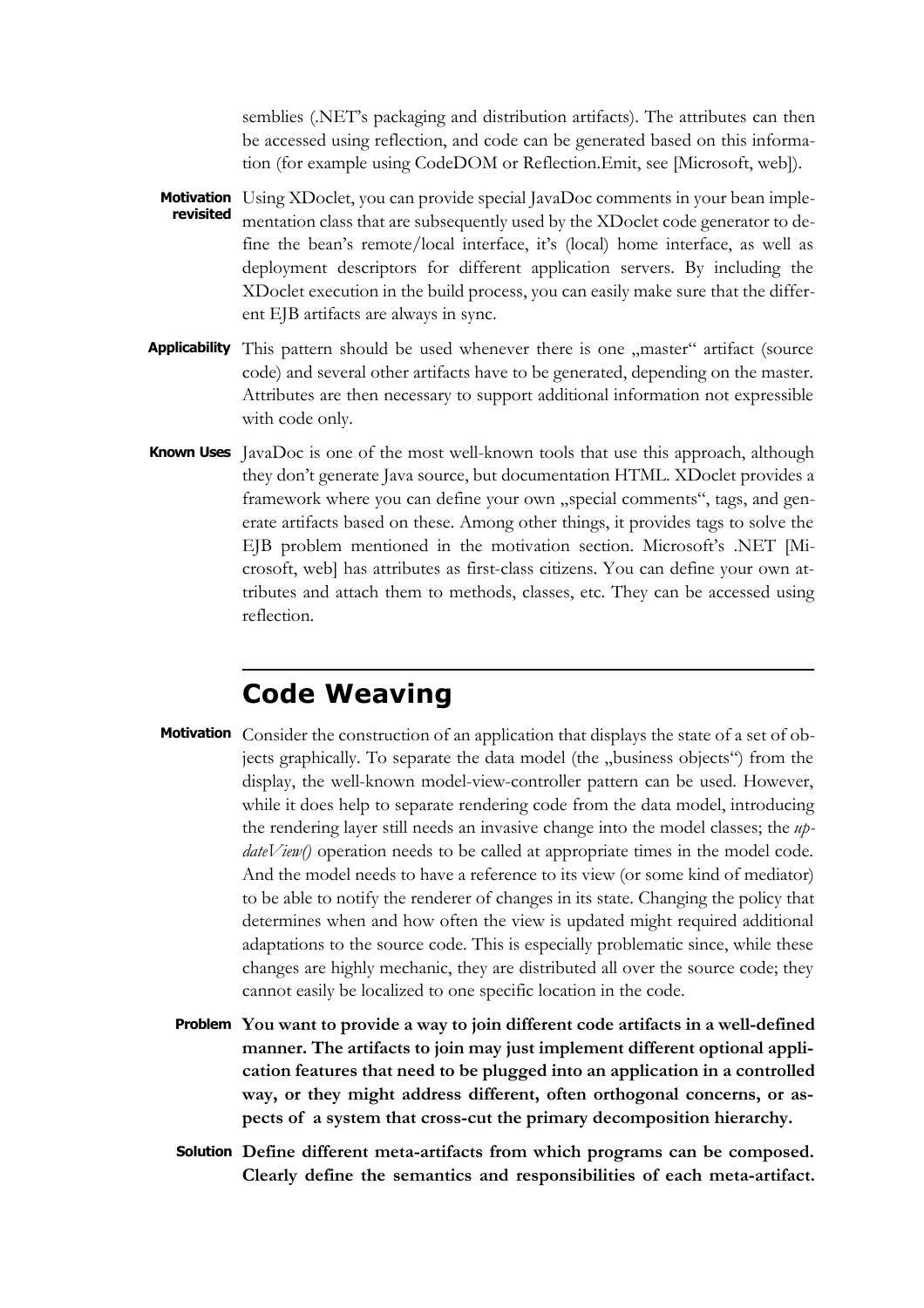**Key to composing artifacts in applications is then a precise definition of how the different (meta-)artifacts go together and how they influence each other. A code-weaver will then join the different artifacts according to these definitions.**



**Discussion** This pattern describes a general way of weaving pieces of code together. Such pieces of code can be localized or cross-cutting. The important thing is that the relationship of the different code artifacts must be clearly defined.

> The most prominent member of this kind of tools is AspectJ, a code-weaving based tool for aspect-oriented programming in Java. Note, however, that AspectJ can also be used as a straight-forward code-generator, not using many of the AOP-concepts. Another tool is IBM's Hyper/J which allows composition and extraction of different code artifacts on Java byte-code level.

> This pattern might sound like "The Great AOP Pattern". However, aspect-oriented programming is not the same: semantically, AOP [AOSD, web] is a part of this pattern, other ways to weave code can be used. And technically AOP need not necessarily be realized with code generation, there are several completely dynamic AOP frameworks (such as Aspect/S Squeak/Smalltalk).

- Motivation The model-view-controller problem introduced in the motivation section is a typical example for a cross-cutting concern, addressed by  $\mathrm{AOP}^1$ . Using a aspect weaver, you can define an aspect that introduces an association to a view object into the model classes. You can also advice all the locations in the  $\text{code}^2$  that should trigger the a view update. All these specifications are done in one separate artifact (the aspect) and are woven into the normal program code by the aspect weaver. **revisited**
	- 1. The example is actually adopted from the AspectJ tutorial.

<sup>2.</sup> Actually, you advice points in the execution of the program. But for the sake of simplicity, assume that these correspond to specific locations in the code (which they actually do in the vast majority of the cases).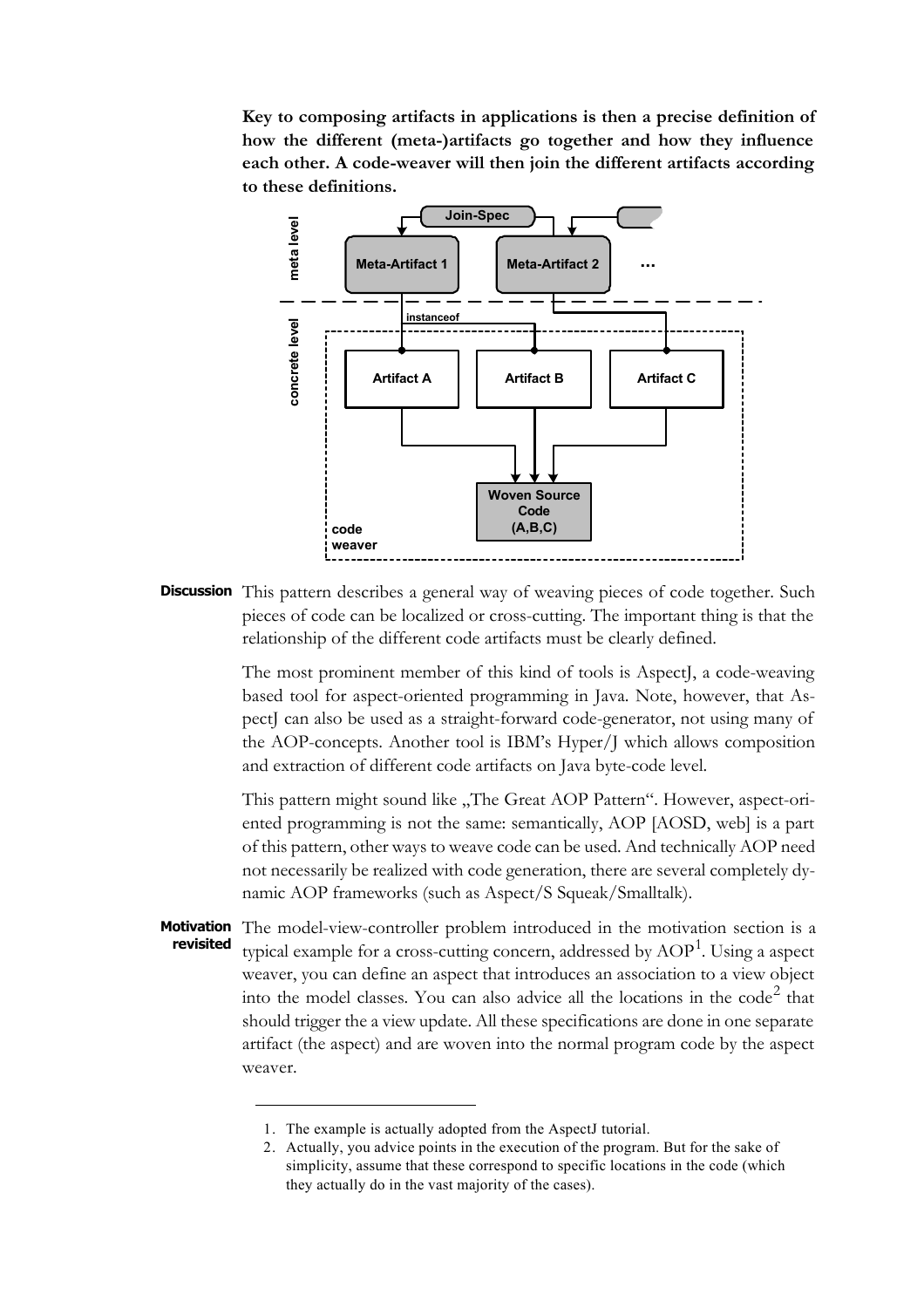- Applicability The code weaver will need some kind of metamodel to work correctly, typically this metamodel consists of the syntax/semantics of the languages that are woven. Developing this metamodel and the code-weaver is a lot of work and is certainly not done in an ad-hoc fashion. You should only invest in such an approach if you can frame your code generation problem very well and if you can specify a well-defined semantic relationship among the different artifacts. Then, however, using this approach is very powerful because the weaver can give you very expressive error messages even at compile (or weave-) time. Once the weaver completes without errors, the generated, woven code is very likely to be correct in the sense that it does what the metamodel specifies.
- **Known Uses** AspectJ [AspectJ, web], Hyper/J [Hyper/J, web]. Some metamodelling tools such as GME provide a framework for such an approach [ISIS, web]. Note that compile-time MOPs such as Kava [Kava, web], OpenC++ [OpenC++, web] can also be seen as an instance of this pattern.

# **Integrating generated code with non-generated code**

After having looked at the different patterns for code generation we now look at how generated and non-generated code can be integrated. This is important, since often, one can hear statements such as "I don't like code generation because the generated code is hard to read and modify!". Typically, this is true. The problem is not so much with layout, formatting and style - modern generators can create nice looking code. However, it is not easy to actually *understand* the generated code, because you don't want to deal with the low-level details of the generated code.

In most cases, it should never be necessary to read, let alone modify generated code. There are other ways of successfully integrating generated and non-generated code. To get started, let's first classify the patterns into two groups with regards to whether the generated code is a separate artifact or whether it is seamlessly integrated. The following patterns fall into first category:

- TEMPLATES + FILTERING
- $\bullet$  TEMPLATES  $+$  METAMODEL
- FRAME PROCESSING
- API-BASED GENERATOR
- CODE ATTRIBUTES

The second group of patterns are those where the pattern itself mandates a specific way of integration of generated and non-generated code:

- INLINE CODE GENERATION: here the generated code becomes a part of the non-generated code during compilation.
- CODE WEAVING produces a "merger" of the different source artifacts as the result of the weaving process.

This distinction is necessary because following discussion is only applicable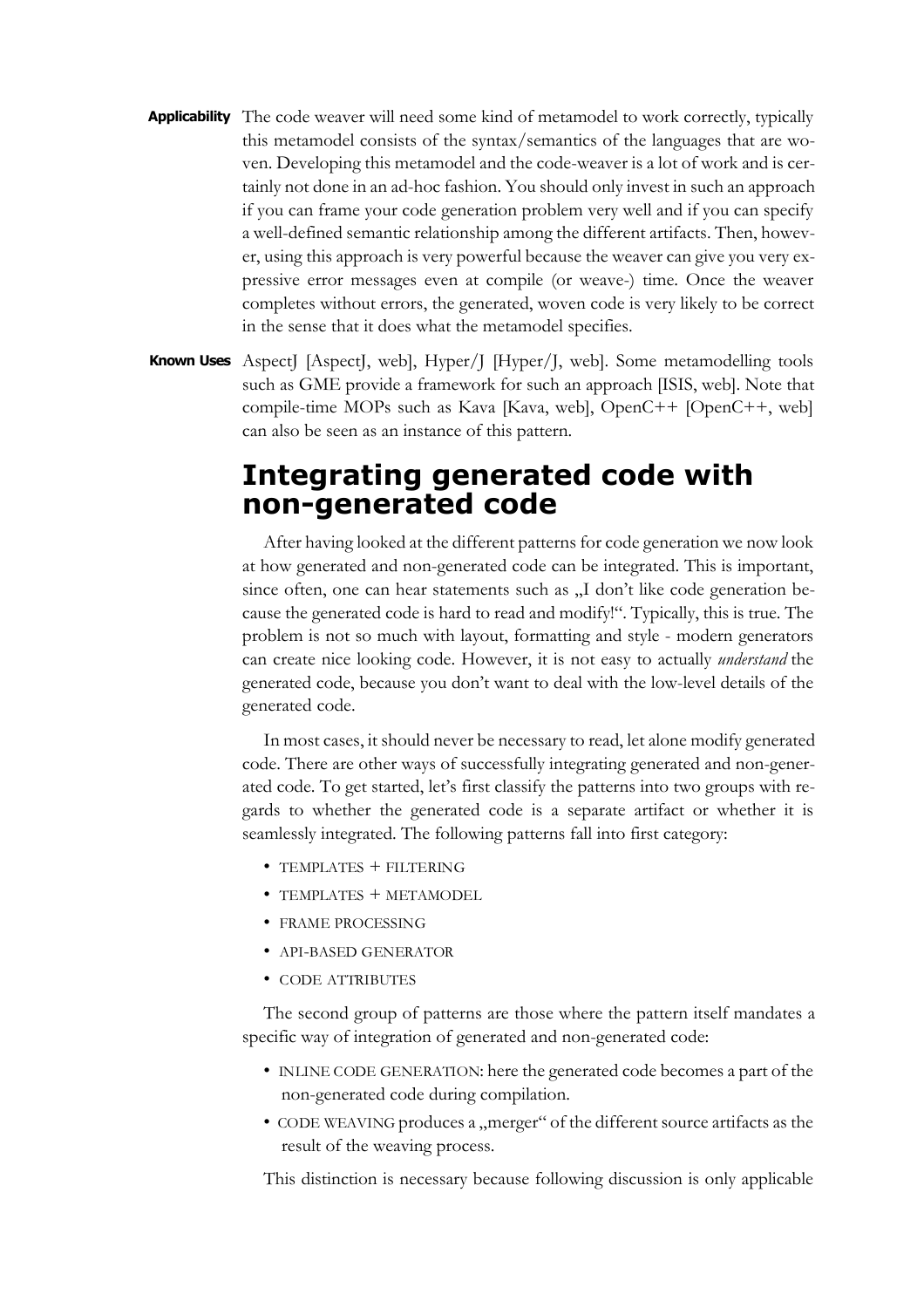to code generation techniques where generated and non-generated code are two different artifacts, the first category. The following illustration provides an overview of how to integrate generated and non-generated code in an object-oriented language and is explained below.



First of all, generated code can call non-generated code contained in libraries (case (a)). This is an important use, as it basically tells you to generate as few code as possible and rely on pre-implemented components that are used by the generated code. As shown in (b), the opposite is of course also possible. A non-generated framework can call generated parts. To make this more practicable, nongenerated source can be programmed against abstract classes or interfaces which the generated code implements. Factories [Gamma, et. al. 1994] can be used to "plug-in" the generated building blocks, (c) illustrates this.

Generated classes can also subclass non generated classes. These non-generated base classes can contain useful generic methods that can be called from within the generated subclasses (shown in (d)). The base class can also contain abstract methods which it calls, they are implemented by the generated subclasses (template method pattern, shown in (e)). Again, factories are useful to plug-in instances.

Of course it is possible to combine several of these techniques. Generated code can use a non-generated abstract interface that is implemented by another piece of generated code and accessed through a non-generated factory. And in the context of a project, different parts can be implemented using different means.

As a general guideline, one can say that integration of generated and non-generated code can be simplified by defining a clear architecture with well-defined responsibilities and interfaces, which also defines which parts are generated, and which are not. The Small Components Project [SmallComponents, web] is an example of such an approach.

### **How these patterns fit together**

This section shows the relationships among the patterns explained above. Let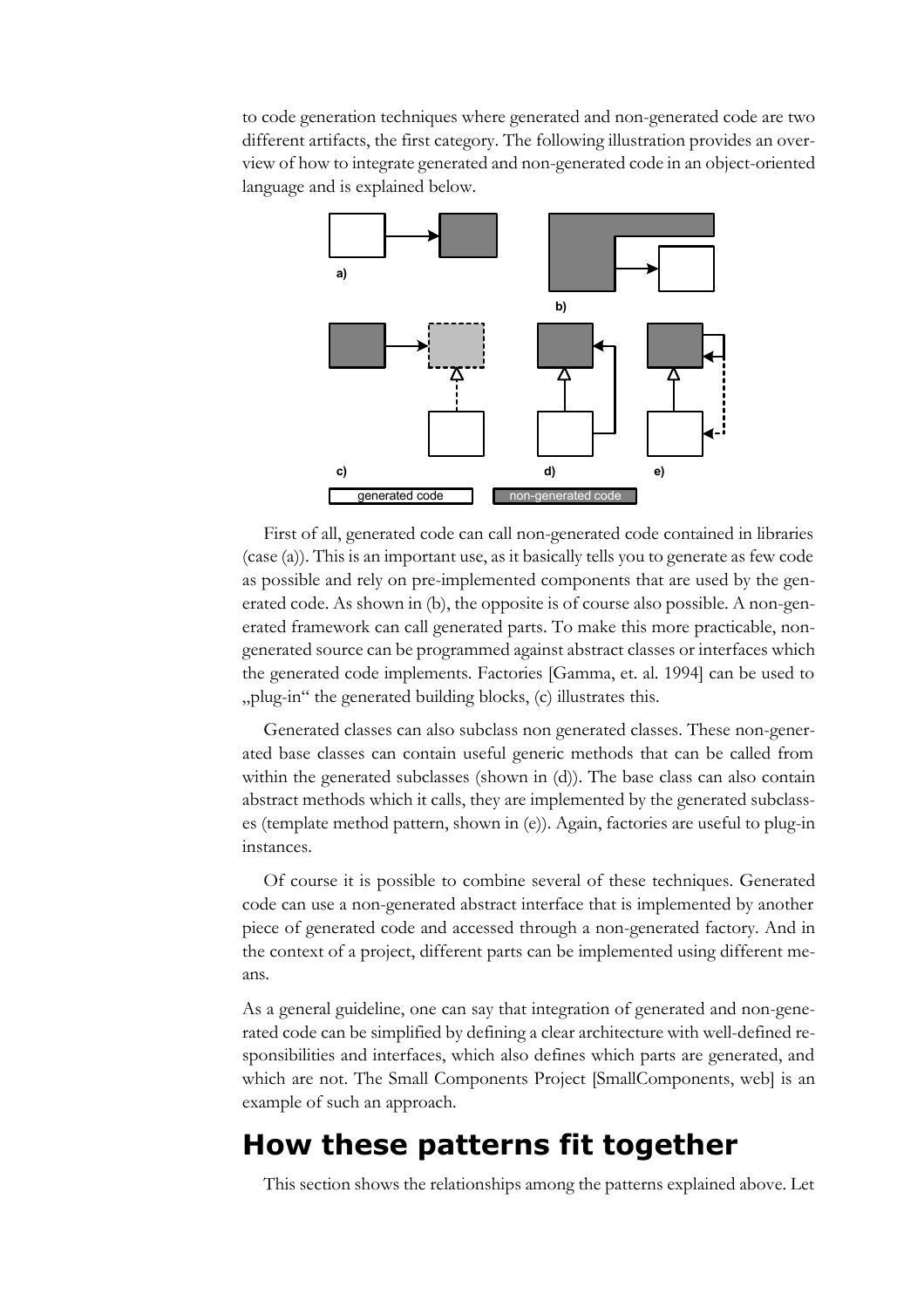us first look at an overview:



#### **Template based approaches**

There are two fundamentally different basic approached: template-based generation and API-BASED GENERATORS. TEMPLATES + FILTERING generates code directly from the model specification and templates, combined by filters and rules. TEMPLATES + METAMODEL can be seen as an extension of TEMPLATES + FILTERING since the metamodel and its instances are "put in the middle", to decouple the templates from the model syntax.

#### **API-based techniques**

In the realm of API-based approaches, the direct API-BASED GENERATORS is obviously the most fundamental pattern. CODE ATTRIBUTES is mainly concerned with how generation information is specified, namely in terms of code attributes. However, it does not say anything about how the target code is generated. In most tools (.NET, XDoclet) an API-based approach is used. CODE WEAVING is mainly concerned with how the different aspects are specified and how they can be joined rather than saying how the weaving should take place. Typically, the different code artifacts are parsed, woven on AST level using an API-based approach and then unparsed. An alternative approach is of course based on pure text processing using regular expressions and the like. INLINE CODE GENERA-TION can also use API-based approaches, although typically, simple text processing and "printf-generation" is applied. Last but not least, FRAME PROCESSING can also use API-based approaches; internally, frame instances are based on the syntax/metamodel of the target language.

The following table presents some categorization/overview over the patterns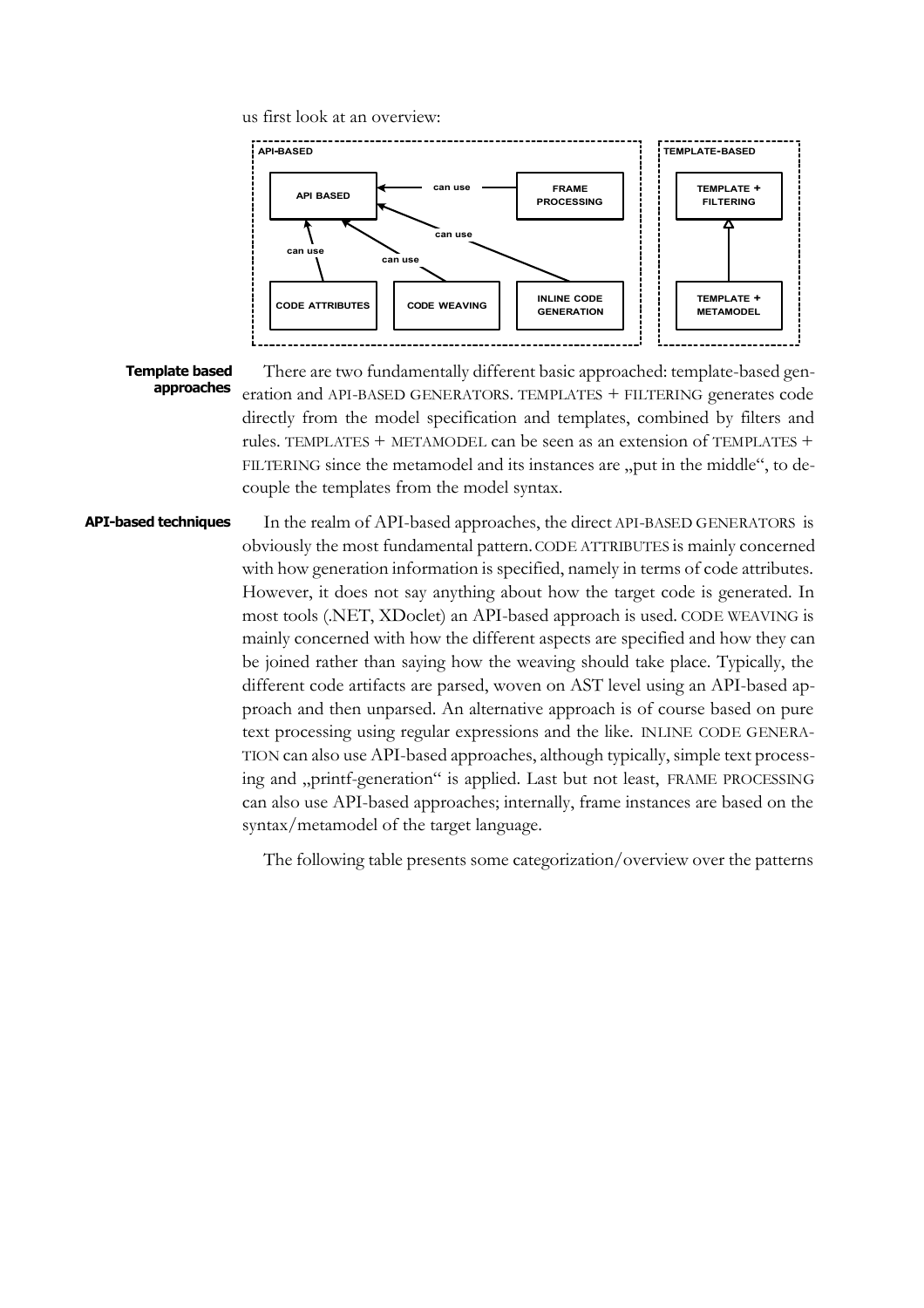in this language.

|                                  | generated/<br>ungenerated<br>code | template /<br><b>API</b>           | initial<br>learning<br>complexity                        | suitability<br>for complex<br>uses | flexibility                               |
|----------------------------------|-----------------------------------|------------------------------------|----------------------------------------------------------|------------------------------------|-------------------------------------------|
| Template +<br><b>Filtering</b>   | separate                          | template                           | simple                                                   | not very<br>qood                   | not very<br>good                          |
| Template +<br><b>Metamodel</b>   | separate                          | template<br>(plus m-<br>model API) | high<br>very good                                        |                                    | very good                                 |
| Frame<br><b>Processors</b>       | separate                          | template<br>high                   |                                                          | very good                          | very good                                 |
| <b>API-based</b>                 | separate/<br>integrated           | <b>API</b>                         | depends on<br>abstraction<br>simple/high<br>level of API |                                    | depends on<br>abstraction<br>level of API |
| <b>Inline Code</b><br>Generation | integrated                        | template/API                       | simple<br>not very good                                  |                                    | good                                      |
| Code<br><b>Attributes</b>        | separate                          | template/API                       | simple<br>qood                                           |                                    | not very good                             |
| Code<br>Weaving                  | integrated                        | <b>API</b>                         | high<br>good                                             |                                    | good                                      |

# **Example Technologies**

After discussing the different patterns in an abstract fashion above, let's now look at some concrete examples. Note that because of space limitations, we cannot go into too much detail here. For more detailed examples see the slides on code generation at my web page ([Voelter, slides]).

Based on the overview of the code generation applicabilities in the application development lifecycle from the introduction, we now show where and how these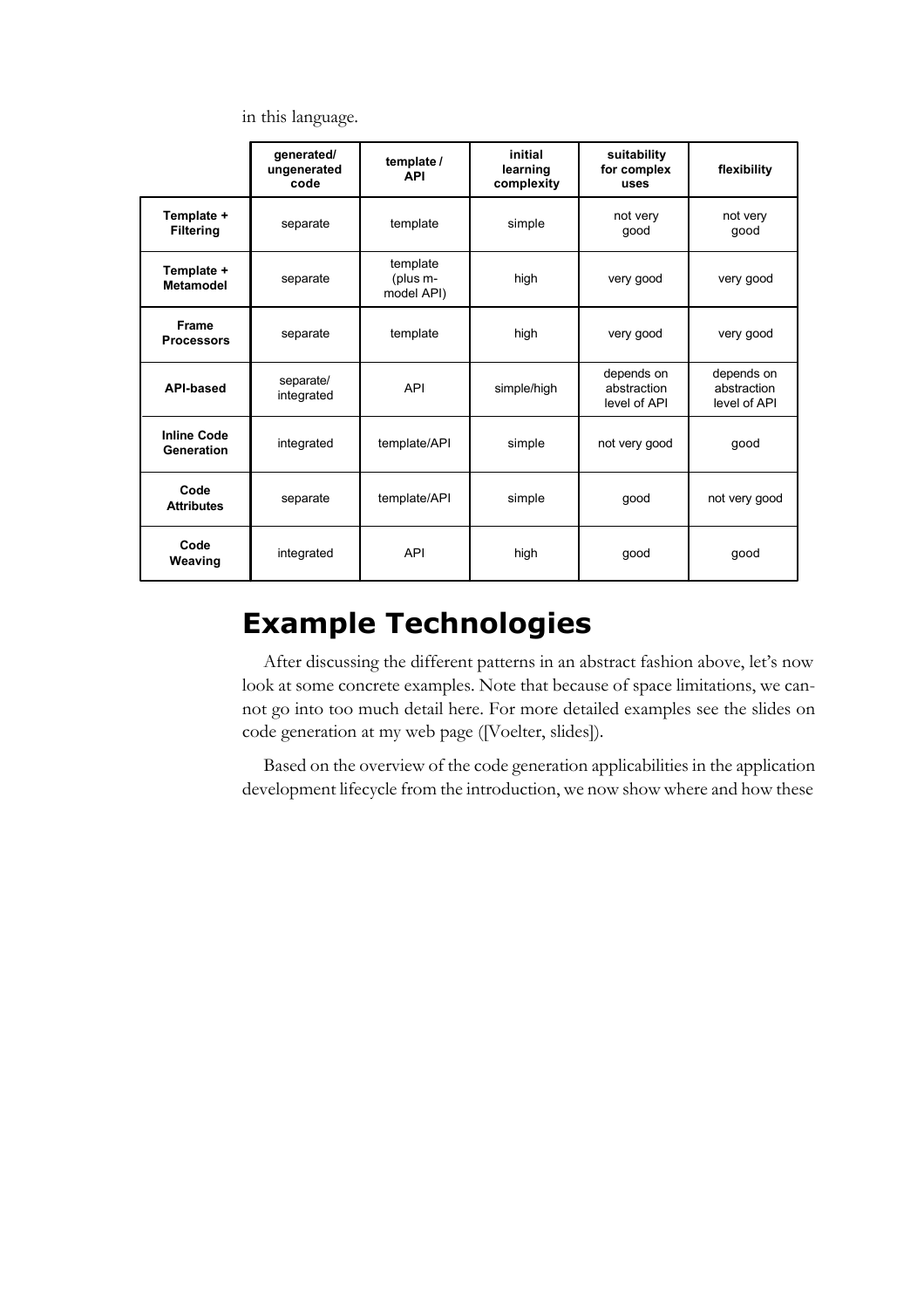| technologies are used today. The following table presents an overview. |  |  |  |  |
|------------------------------------------------------------------------|--|--|--|--|
|                                                                        |  |  |  |  |

|                                         | Model<br>Transformation | (Source) Code<br>Generation          | Code<br>Transformation                | <b>Byte Code</b><br>Creation/Modif.                    |
|-----------------------------------------|-------------------------|--------------------------------------|---------------------------------------|--------------------------------------------------------|
| Template +<br><b>Filtering</b>          | <b>XML+XSLT</b>         | <b>XML+XSLT</b><br>Fuut-je           |                                       |                                                        |
| Template +<br>Metamodel                 |                         | b+m<br>Generator<br><b>Framework</b> | OpenC++<br>OpenJava                   |                                                        |
| <b>Frame</b><br><b>Processors</b>       |                         | <b>ANGIE</b><br><b>XVCL</b>          |                                       |                                                        |
| <b>API-based</b>                        | <b>XMI APIS</b>         | Jenerator                            | Compost                               | <b>BCEL</b><br>.NET CodeDOM,<br><b>Reflection.Emit</b> |
| <b>Inline Code</b><br><b>Generation</b> |                         |                                      | <b>Preprocessors</b><br>C++ Templates |                                                        |
| Code<br><b>Attributes</b>               |                         | <b>XDoclet</b>                       |                                       | .NET                                                   |
| Code<br>Weaving                         |                         |                                      | AspectJ<br>AspectC++                  | HyperJ                                                 |

We will now provide a mapping from the patterns to concrete technologies and also show some very brief examples of their use.

### **Examples for Templates + Filtering**

The simplest example for the pattern is to use XML-based specifications and XSLT-based filtering. In this case, the XSLT contains source code as the text output. The usual XSLT tags specify the filers, or application rules. The following piece of source code specifies, in XML, a *Person* class with two attributes *name* and *age*:

```
<class name="Person" package="de.voelter.test"> 
                  <attribute name="name" type="String"/> 
                  <attribute name="age" type="int"/>
              </class>
Specification
```
The product of the code generation should be a Java class that looks like the following:

```
package de.voelter.test;
                 public class Person {
                    private String name; 
                   private int age; 
                  public String get name() {return name; }
                   public void set name( String name) {this.name = name;}
                  public int get age() {return age; }
                   public void set age( int age ) {this.age = age; }
                 \mathfrak{r}Resulting Code
```
To generate code from this specification, one can create an XSLT document that selects each *class* tag from the XML document and creates a Java class body, then going on to select each *attribute* and generating a Java member variable as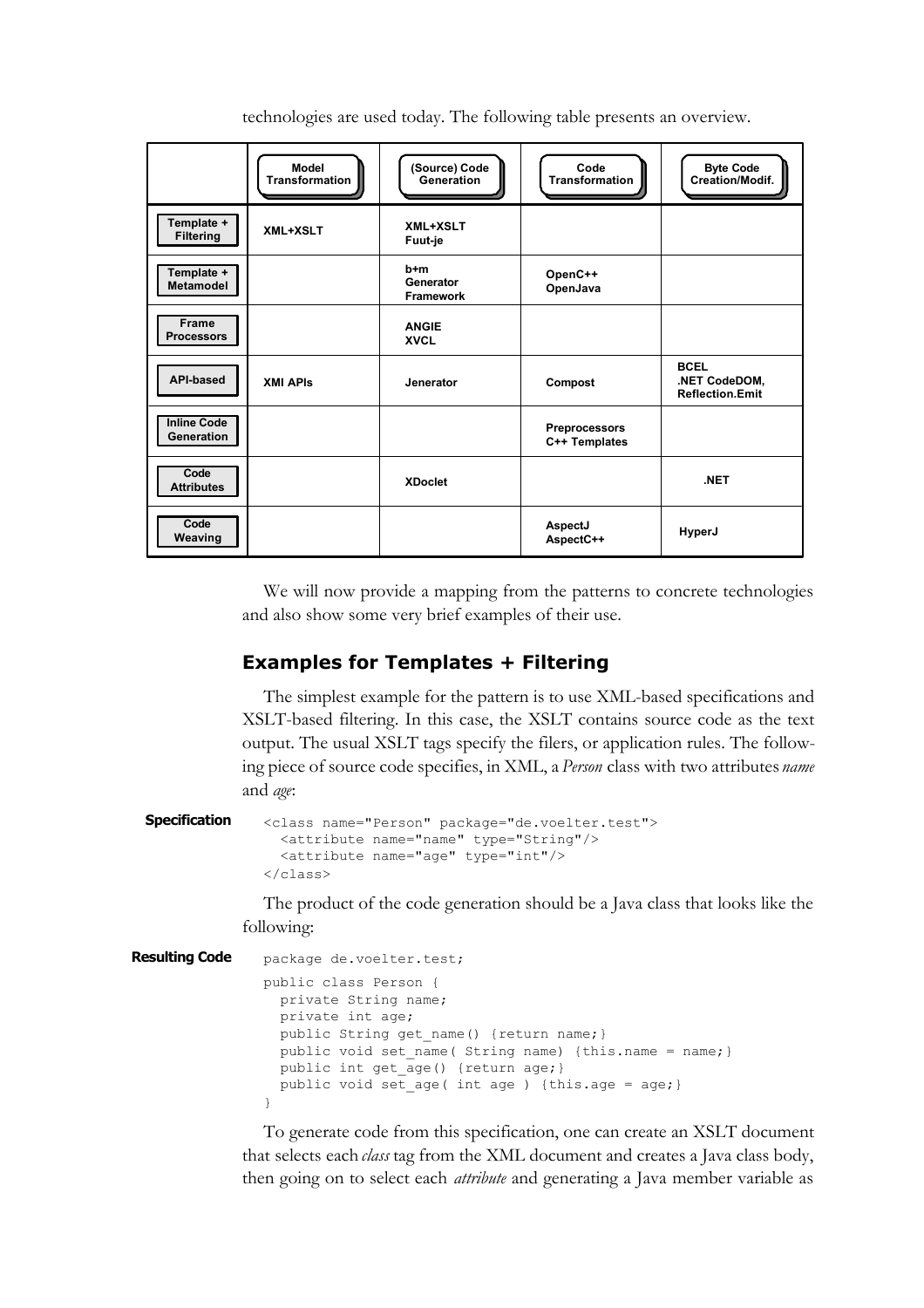well as getter and setter operations. Java source code snippets are printed bold.

```
<xsl:template match="/class"> 
               package <xsl:value-of select="@package"/>; 
               public class <xsl:value-of select="@name"/> { 
                 <xsl:apply-templates select="attribute"/> 
               }
            </xsl:template>
            <xsl:template match="attribute"> 
               private <xsl:value-of select="@type"/> 
                 <xsl:value-of select="@name"/>;
               public <xsl:value-of select="@type"/> 
                 get_<xsl:value-of select="@name"/>() { 
                     return <xsl:value-of select="@name"/>;}
               public void set_<xsl:value-of select="@name"/> ( 
                 <xsl:value-of select="@type"/> 
                  <xsl:value-of select="@name"/>) { 
                     this.<xsl:value-of select="@name"/> =
                       <xsl:value-of select="@name"/>; }
            </xsl:template>
    XSLT
Generator
Template
```
As can be seen even from this simple example, the XSLT syntax is not very readable, even for simple problems this approach becomes complex quickly. And usually, you'll need a pretty printer to clean up and correctly indent the generated code. Also, you have to deal with some XML processing issues, for example, you cannot simply use a *space* because that is ignored by XML/XSLT, you might need to use XML entities. The biggest advantage of this approach is that you don't need special tools. For more details, see Craig Cleaveland's book [Cleaveland, 2001].

#### **Examples for Template + Metamodel**

#### **The Model**

Let's look at the following example from a system that generates component infrastructures for embedded systems. The following is an example model a system consisting of a couple of components and uses the b+m Generator Framework [b+m, web[.



Note the custom-stereotypes applied to the classes. These stereotypes have a well-defined semantics in the respective domain:

• A component is a special kind of class that is instantiated an controlled by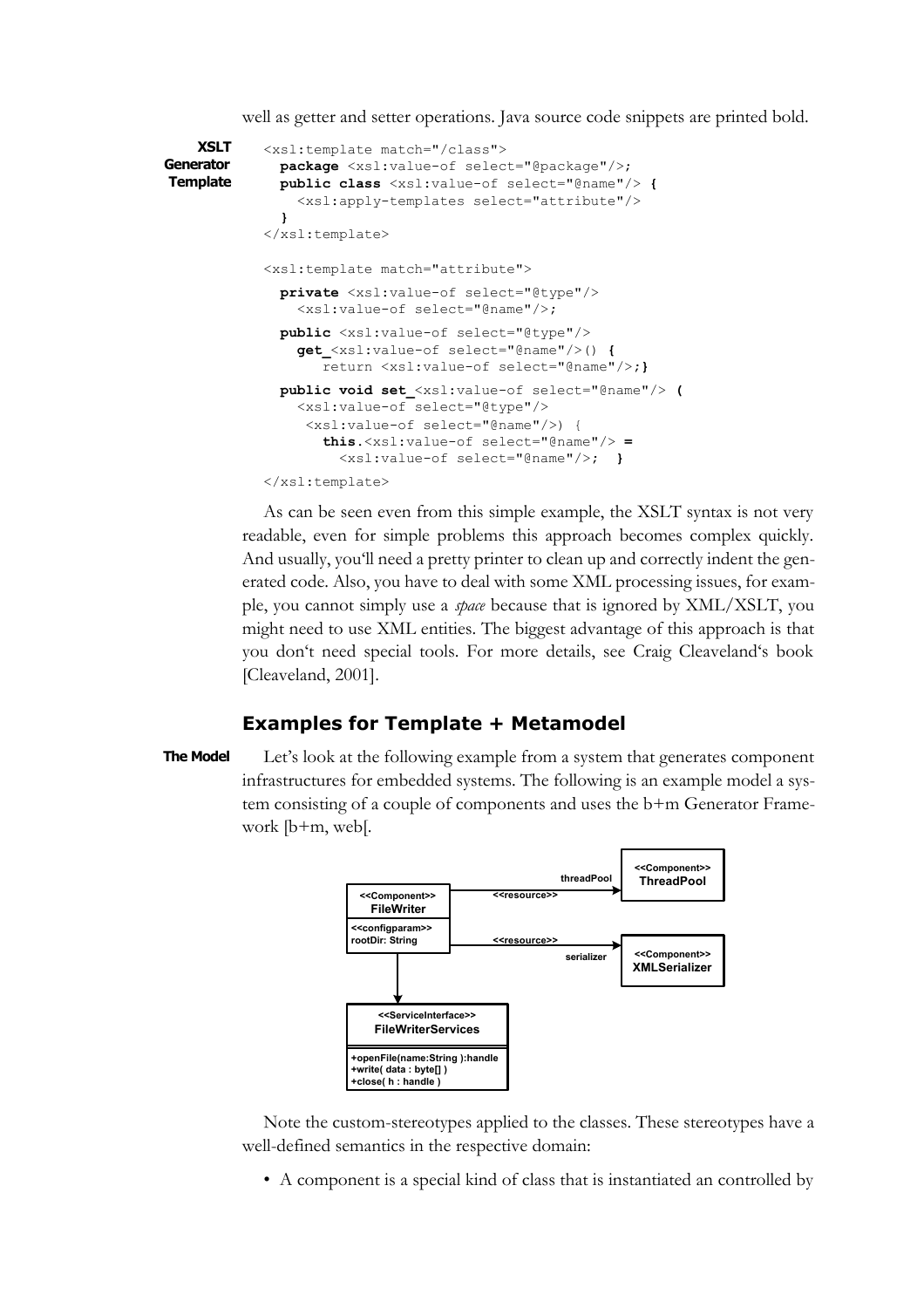a container.

- A component has config parameters that need to be supplied by a config file when the container starts up.
- A component provides services in the form of a set of operations.
- And a component requires resources in order to run properly. The container needs to provide them when it starts up.
- The next illustration shows the custom-made metamodel that represents these components and the relationships. The metaclasses are subclasses of the standard MOF metaclasses available in the generator tool. **Metamodel**



When the parser analyzes the model (it is represented as an XMI file) it instantiates the metamodel classes based on the stereotypes. The metaclasses shown above can contain custom functionality such as constraint checking. We provide the interface *Checkable* in the metamodel. The following shows the code that needs to be implemented to ensure that *ConfigParams* can only be attributes of type *String*.

```
public class ConfigParam 
        extends Attribute implements Checkable {
   public void checkConstraint() { 
     if ( getType() != Type.STRING ) { 
      throw new DesignError("ConfigParams have to"+
                             .be Strings");
 } 
   }
}
```
We can now write templates that generate code by iterating over the metamodel an accessing properties of the metaclasses. The following is a simple template. The template control language code is rendered in bold.

```
<<FOREACH Component AS c IN Model {>>
               public class <<c.Name>> extends ComponentBase { 
                 <<FOREACH ConfigParam AS p {>> 
                  private String <<p. Name>>;
                     public void configure_<<p.Name>>( String p ) { 
                    this.<<p. Name>> = p;
             }
                 <<}>>
               }
           <<}>>
Template
```
It is ineresting to see that, in the template, we access the *Name* property of the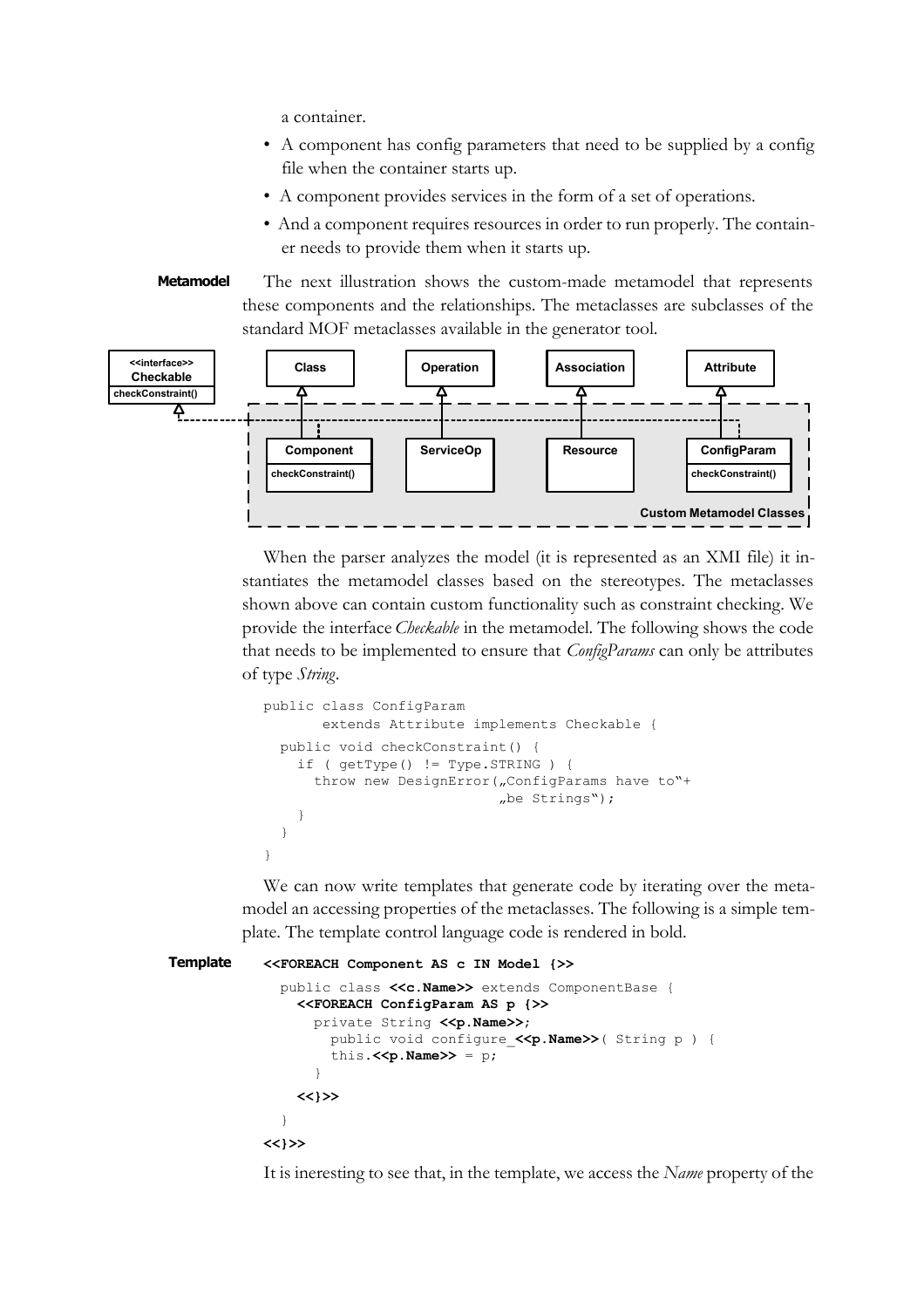*Component* metaclass, as well as the *ConfigParams* property. These need to be defined in the corresponding metaclass to be accessible from within the templates. The following shows an example definition of the *Component* metaclass.

```
public class Component extends Class {
   public String getName() {
     return super.getName();
 }
   public Collection getConfigParams() { 
    // get all attributes
     // check which of them are instanceof ConfigParam
     // return these
   }
}
```
### **Example for Frame Processing**

This example uses the ANGIE processor [d-s-t-g, web]. Consider the generation of simple member variables into a system. The declarations should in the end look somewhat like the following:

short int aShortNumber;

This little piece of code contains already a significant number of variable aspects, such as the name of the variable, the type (short, int, long) depending on the required range of values, an optional initialization parameter, etc. The following piece of code shows a frame that takes care of this:

```
.Frame GenNumberElement(Name, MaxValue)
              .Dim vIntQual = (MaxValue > 32767) ? "long" : "short"
              .Dim sNumbersInitVal
              <!vIntQual!> int <!Name!> <? = <!sNumbersInitVal!>?>;
           .End Frame
A Frame
```
The first line declares the frame - this is basically a constructor with two parameters, the name of the number element and the max value. Line two determines based on the max value if we need a *short* or a *long int*. Line three defines a globally accessible slot (whose value is supplied optional by the current frame's environment when it is instantiated) whereas the fourth line is the so-called hostcode that contains embedded (target) code and a (optional) slots: The <! ... !> syntax accesses the content of the slot inside it whereas the  $\leq$   $\geq$   $\geq$   $\geq$  generates Frame the code only when the slot inside actually has a value. The following statement instantiates the frame:

**Instantiation**

.myNumbElm = CreateFrame("GenNumberElement", "aShortNumber", 100)

Note that this does not yet create any code. It only instantiates the frame and stores it in the internal frame instance repository. For example the value of the *sNumbersInitVal* slot is not yet bound and can still be changed! When calling

.Export(myNumbElm)

the instantiated frame is exported. Instead of exporting it (which actually generates the source code), this frame instance can also be used as a value for slots in other frame instances, building a hierarchy of instantiated frames. For exam-**Composition**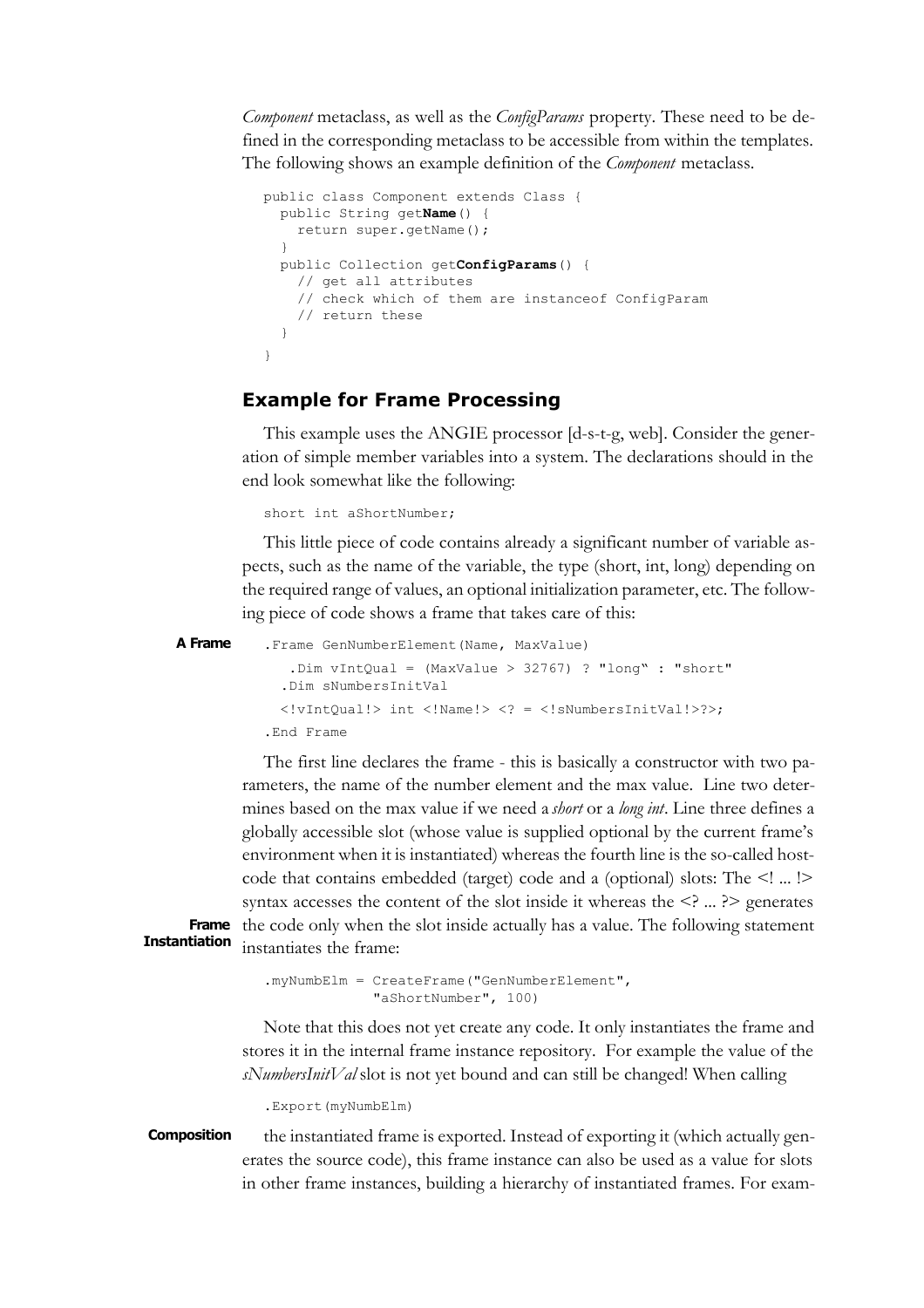ple, consider the following frame that generates a Java class, Java code in bold again:

```
.Frame ClassGenerator(fvClassName)
   .Dim fvMembers = CreateCollection()
   public class <!fvClassName!> { 
     <!fvMembers!>
   }
.End Frame
```
This frame takes the class name as a parameter and also defines a multi-valued slot inside it (a "member"). An external script, or another frame, can now add values to this collection. For example, the number elements from before.

```
.Static myGeneratedClass As ClassGenerator
.Function Main(className)
   .myGeneratedClass = 
    CreateFrame(,ClassGenerator",className)
   .Add(myGeneratedClass.fvMembers, 
    CreateFrame("GenNumberElement", "i", 1000))
   .Add(myGeneratedClass.fvMembers, 
    CreateFrame("GenNumberElement","j", 1000000))
.End Function
```
Exporting *myGeneratedClass* will output a Java class with two members, i and j.

#### **Examples for API-based generators**

Let's first take a look at the .NET code generation facility, CodeDOM. Consider generating the following C# code: **.NET CodeDOM**

```
public class Vehicle : object {
}
```
 This piece of code is generated by the following piece of (yet another) piece of C# code:

```
CodeNamespace n = ...
CodeTypeDeclaration c = new 
  CodeTypeDeclaration ("Vehicle");
c.IsClass = true;
c.BaseTypes.Add (typeof (System.Object) );
c.TypeAttributes = TypeAttributes.Public;
n.Types.Add(c);
```
The generating C# is actually still independent of the language in which the generated code is written as it operates on top of the semantics of the MSIL. Outputting of the code is done with an instance of the *ICodeGenerator* interface which can be implemented for various languages. The generating program can even determine which language features are supported by the targetted source language:

```
ICodeGenerator cg = // obtain code generator for 
                      // intended target language
if (cg.Supports(GeneratorSupport.
    MultipleInterfaceMembers)) {
   ...
}
```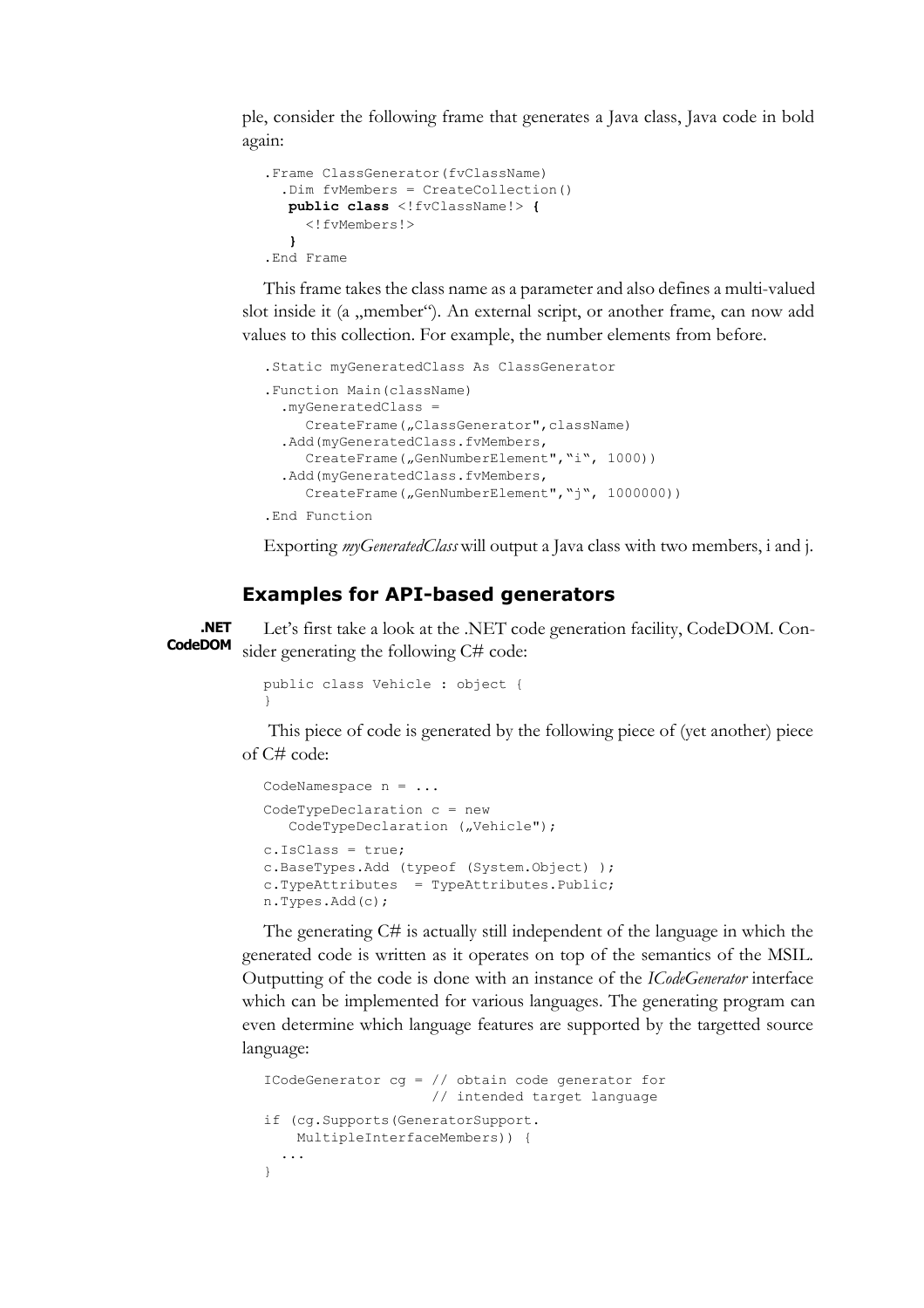```
if (cg.Supports(GeneratorSupport.DeclareValueTypes)) {
 ...
}
```
Outputting the code is also very simple. The following operation is provided by the code generators:

```
void GenerateCodeFromNamespace( CodeNamespace e, 
    TextWriter w, CodeGeneratorOptions o );
```
**.NET Reflecton.Emit**

Another way of generating code in .NET is using the Reflection.Emit package. The nice thing about this one is that it does not generate source code, instead it directly creates MSIL code in the form of readily executable assemblies. .NET uses this feature extensively to on-the-fly generate client-side proxies for remote objects. Let's look at the following piece of C# code. First you need to construct the name for the assembly:

```
AssemblyName an = new AssemblyName();
an.Name = _{\prime\prime}MyOwnAssembly";
```
Then you create the assembly itself, in the current application domain:

```
AssemblyBuilder abuilder = 
    Thread.GetDomain().DefineDynamicAssembly(an, 
                       AssemblyBuilderAccess.Save);
```
Once this is done, you can create a module in the assembly and create a type, here we create a class called *ExampleClass*.

```
ModuleBuilder module = abuilder.
   DefineDynamicModule("Example", "Example.DLL" );
TypeBuilder myClass = module.
   DefineType("ExampleClass", TypeAttributes.Public);
```
You can then subsequently add a method to this class, in this case one that takes two *ints* and returns another one.

```
Type[] params = new Type[2];
params[0] = typeof(int);params[1] = typeof(int);Type returnType = typeof(int);
MethodBuilder addMethod = myClass.DefineMethod
   ("Add", MethodAttributes.Public | MethodAttributes.
          Virtual, returnType, paramTypes);
```
Last but not least you can also add real implementation code - however, this needs to happen on the IL level, not with source code:

```
ILGenerator ilg = addMethod.GetILGenerator();
ilg.Emit(OpCodes.Ldc_I4, 0);
....
```
### **Examples for Inline Code Generation**

**C/C++ preprocessor**

The following examples are probably really well known, they cover the C/ C++ preprocessor. The most well-known statement is probably the *#include* statement which textually includes other files:

```
#include "iostream.h"
```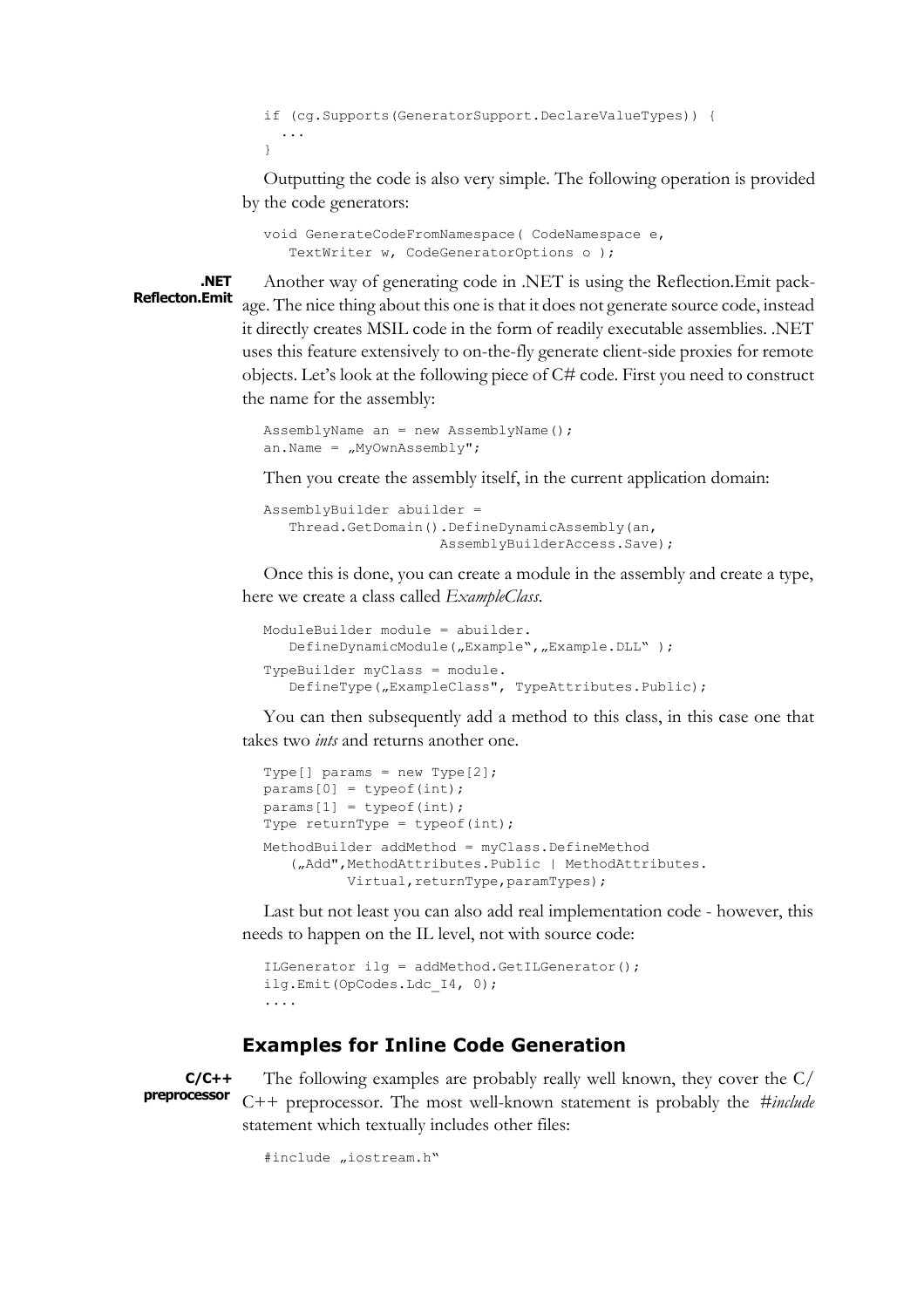The preprocessor can also be used for conditional evaluation of code, as in the following example: (taken from the ACE libraries)

```
#if defined (ACE HAS TLI)
static ssize_t t_snd_n (ACE_HANDLE handle, const void
   *buf, size t len, int flags, const ACE Time Value
   *timeout = 0, size t *bytes transferred = 0);
#endif /* ACE_HAS_TLI */
```
The above piece of code is only compiled if the *ACE\_HAS\_TLI* flag is defined (which can be interpreted as consituting a *true* value whereas undefined can be seen as *false*). This is either done in another part of the code using a

```
#define ACE_HAS_TLI
```
statement, or as a define that is passed to the compiler. However, the C/C++ preprocessor can also be used for defining constants as in

```
#define MAX_ARRAY_SIZE 200
#define AUTHORNAME MarkusVoelter
```
or to define simple macros that are evaluated at compile time. Note that there is no syntax checking available when defining the macro, it is simply textually expanded. The compiler then syntax-checks the resulting code.

```
#define MAX(x, y) (x < y ? y : x)#define square(x) x*x
```
**Template Metaprogramming**

A much more powerful means for inline code generation, again in C++, is based on template metaprogramming. Here the fact is exploited that the C++ template evaluation mechanism is a full-fledged functional programming language (with an awkward syntax, though). For example, the following templates constitute a compile-time *if*.

```
template<bool condition, class Then, class Else>
struct IF { 
   typedef Then RET;
};
//specialization for condition==false
template<class Then, class Else>
struct IF<false, Then, Else> {
   typedef Else RET;
};
```
This can be used, for example, to determine the type of an expression at compile time. The following is a (admittedly useless) example:

```
const int a = 10000;
const int b = 1200;
void main() { 
    IF<(a+b<32000), short, int>::RET i;
   i = a+b:
}
```
This automatically uses the smallest integer type possible to hold the sum of *a* and *b.* Note that changing the values of a and b automatically adjusts the type of i to be large enough to hold the sum. Using this technique, you can build compile-time linked lists, provide compile-time type information, etc. For details see Andrescu's book.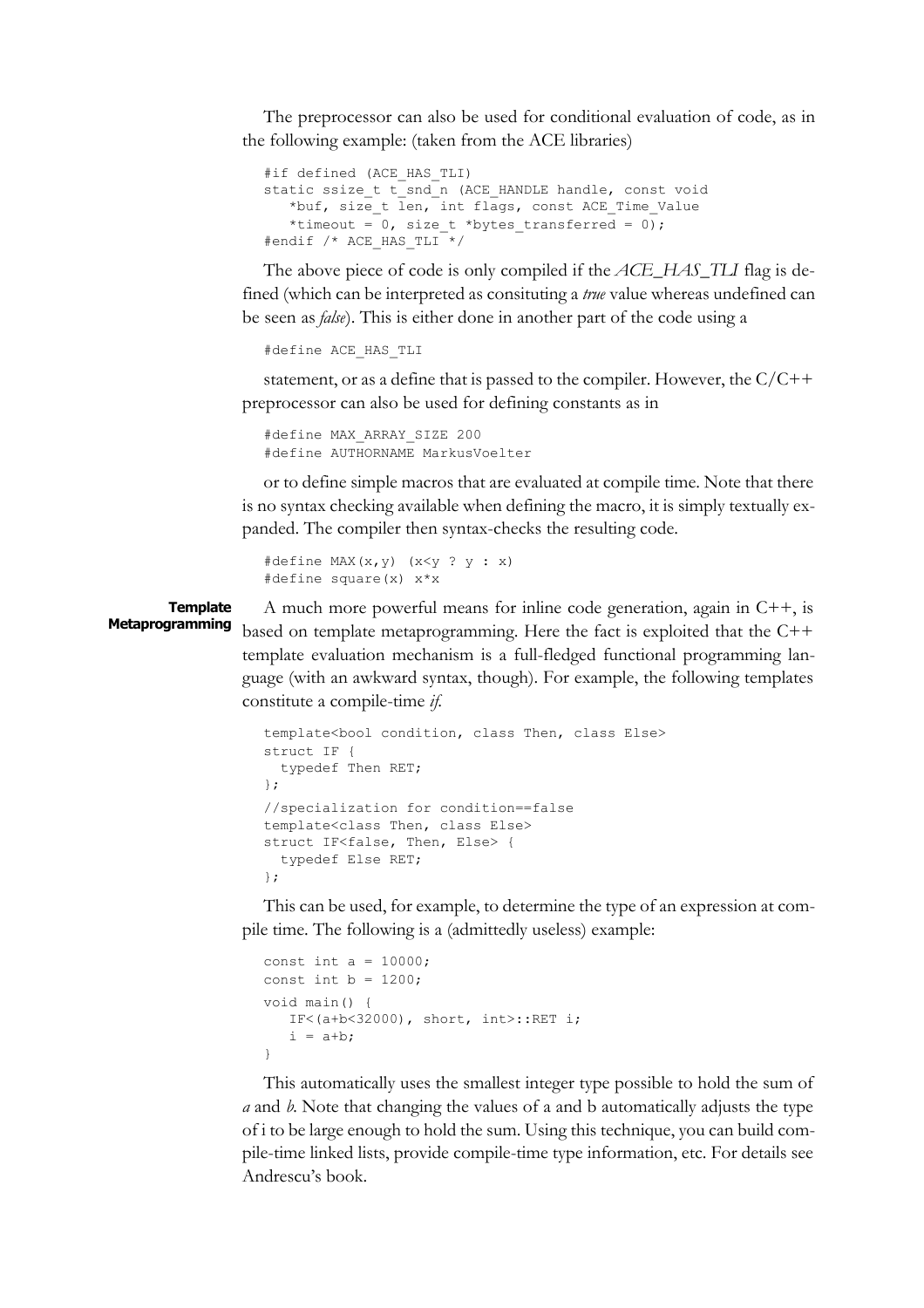A last example is the calculation of a factorial at compile time.

```
struct Stop
   { enum { RET = 1 };
};
template<int n>
struct Factorial { 
  typedef IF<n==0, Stop, Factorial<n-1> >::RET 
        PreviousFactorial;
   enum { RET = (n==0) ? PreviousFactorial::RET : 
         PreviousFactorial::RET * n };
};
void main() { 
  cout << Factorial<3>::RET << endl;
}
```
#### **Examples for Code Attributes**

Let's first look at the XDoclet example. The following is a bean implementation class (a stateless session bean): **XDoclet**

```
/**
  * @ejb:bean type="Stateless" 
             name="vvm/VVMOuery"
              * local-jndi-name="/ejb/vvm/VVMQueryLocal"
              * jndi-name="/ejb/vvm/VVMQueryRemote"
             view-type="both"
  */
public abstract class VVMQueryBean
     /**
      * @ejb:interface-method view-type="both"
      */
     public List getPartsForVehicle( VIN theVehicle ) {
         return super.getPartsForVehicle( theVehicle );
     }
}
```
The *@ejb:bean* tag in the comment area for the class specifies that this class should be a Stateless Session Bean, its name should be *vvm/VVMQuery* and the name of the remote home interface in JNDI should be */ejb/vvm/VVMQueryRemote*. The *view-type* attribute specifies that the bean should have a local and a remote interface. In the method's comment, we specify that this method should be available in the interface(s) of the bean. *view-type="both"* specifies that it should be visible in both interfaces.

Running the XDoclet tool agains this class source generates the remote interface, the local interface, the home interface and the XML deployment descriptor. Running the tool can be integrated into Java's *ant* build tool, an automated generation of the code as part of the build process is possible with this approach.

Writing custom tags (or attributes) is rather simple. The nice thing about XDoclet is that is implemented on top of JavaDoc. JavaDoc handles all the parsing of the code and the attribute extraction.

In the .NET world, it is possible to attach attributes to interfaces, classes,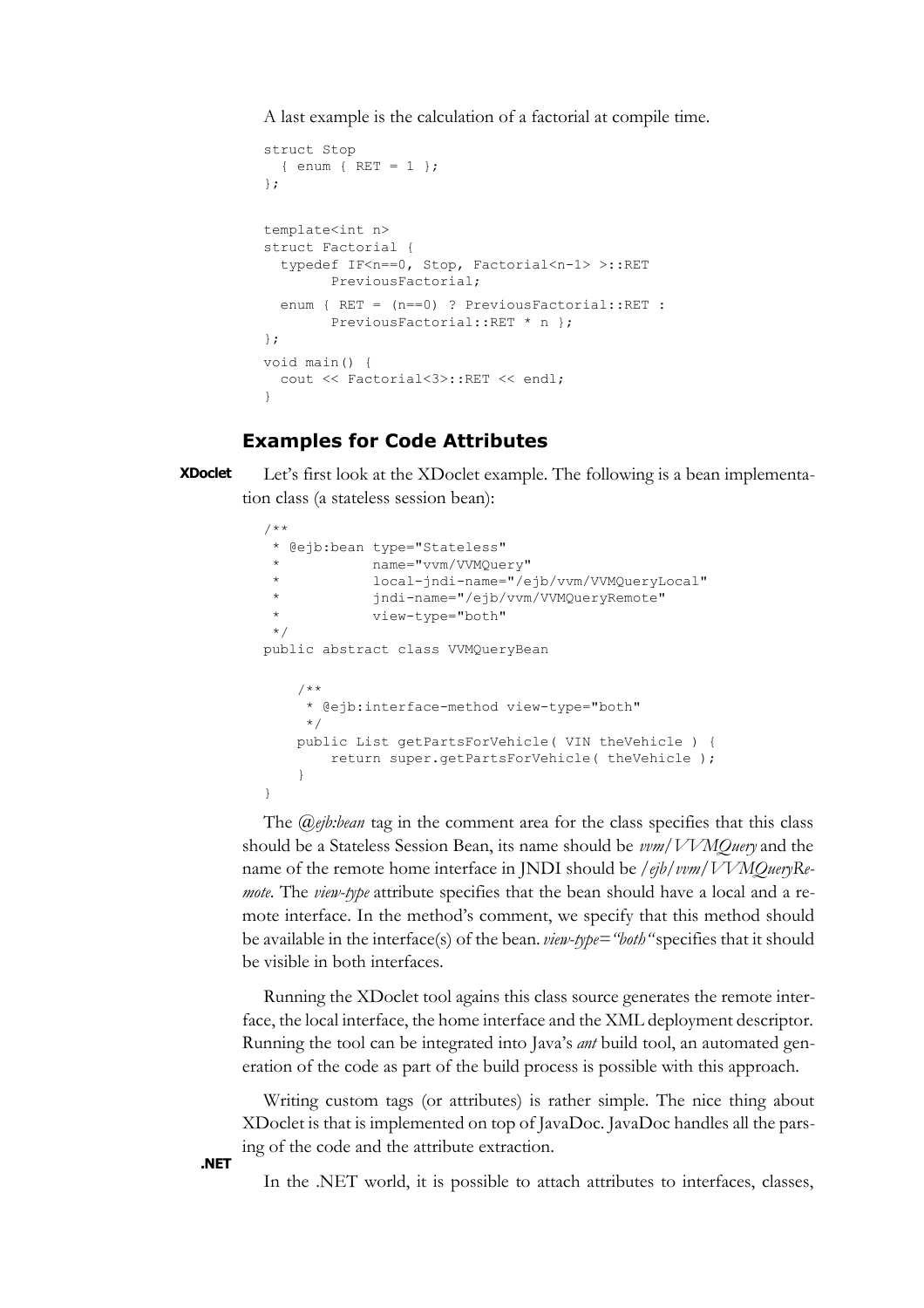members, and methods. .NET uses this facility for several "internal" uses, for example, classes can be marked to be *Serializable*, or a method in a class can be marked to be accessible as part of a webservice (*Webmethod*).

Associating an attribute with a code entity you just specify the attribute in the code. The following example declares the class *SomeClass* to be serializable.

```
[Serializable]
public class SomeClass {
  // \dots}
```
Another example is the webmethod-declaration:

```
public class MyWebservice : System.Web.Services.WebService {
   public void init() {
    // \ldots }
   [WebMethod]
   public int add( int a, int b ) {
    return a+b;
   }
}
```
It is easily possible to define your own attributes. You have to inherit from the *System.Attribute* class and specify the *AttributeUsage* attribute for the class:

```
[AttributeUsage(AttributeTargets.Method, AllowMultiple=false)]
public class Transaction : System.Attribute {
   private string txType;
   public Transaction( string txtp ) {
     txType = txtp;
 }
}
```
You can now use this attribute on all methods (*AttributeTargets.Method*), such as here:

```
public class MyComponent : ComponentBase {
  [Transaction("required")]
   public void someMethod( ... ) {
     // ...
 }
}
```
At runtime, e.g. a container that runs the above component, can use .NET reflection to find out about the value of the Transaction's *txType* attribute. The container can then use .NET's Reflection.Emit facility to code-generate a proxy than handles transactions.

#### **Examples for Code Weaving**

**AspectJ**

Let's look at the simplest of all AspectJ examples, namely the introduction of logging output into normal Java code. The following is the aspect that defines this an aspect that prints out log messages whenever an operation on

```
aspect Logger {
   public void log( String className, String methodName ) { 
    System.out.println( className+"."+methodName );
   }
```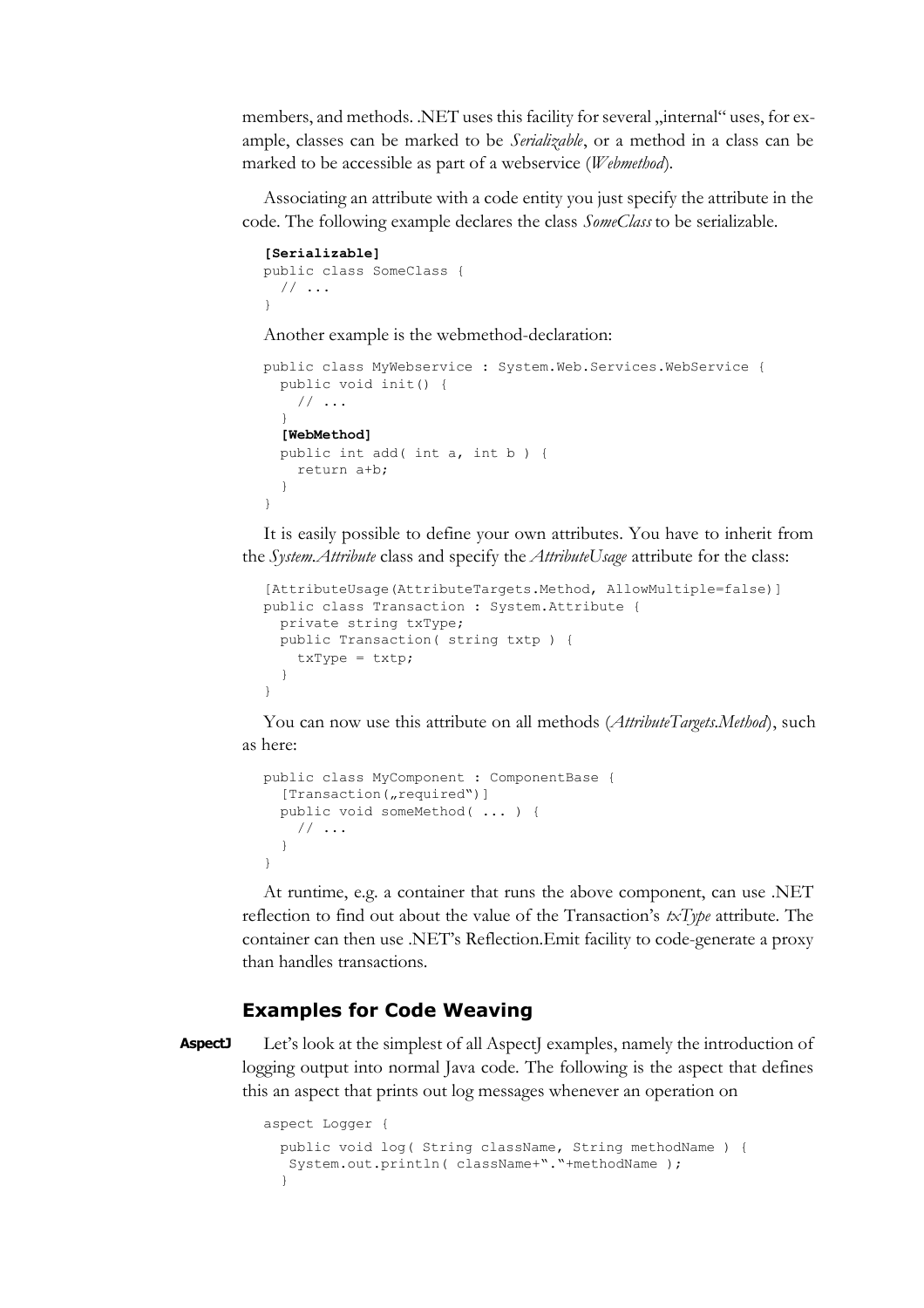```
 pointcut accountCall(): call(* Account.*(*));
  before() calling: accountCall() { 
   log( thisClass.getName(), thisMethod.getName() );
 }
}
```
This aspect specifies that before the calling of all operations on the *Account* class. After running the aspect weaver with the *Account* (and other) classes, the following code results:

```
public class SomeClass {
   private Account someAccount = ...;
   public someMethod( Account account2, int d ) {
    System.out.println( "SomeClass.someMethod" );
     someAccount.add( d );
    System.out.println( "SomeClass.someMethod" );
     account2.subtract( d );
 }
   public void anotherMethod() {
    System.out.println( "SomeClass.anotherMethod" );
    int bal = someAccount.getBalance();
 }
}
```

```
Another example of code weaving is OpenC++ [OpenC++, web]. This is an
          example of a compile-time meta object protocol (MOP). It is important to em-
          phasize "compile-time", because typically, MOP's are implemented dynamically
          as a means for reflection [Kiczales et. al., 1991] and do not use any code genera-
          tion at all. In principle, the OpenC++ compiler works the following way: first
          you write a meta-level program, which specifies how to translate or analyze a
          C++ program. It is written in C++. Then the meta-level program is compiled by
          the OpenC++ compiler and linked to the compiler itself. The resulting compiler
          translates or analyzes a source program as the meta-level program specifies. The
          meta-level program is written conforming to the OpenC++ MOP which ex-
          poses the internal structure of the compiler with object-oriented abstraction. The
          following illustration shows this process.
OpenC++
```


Take a look at the following OpenC++ (base-level) source code:

```
class Point {
    ...
};
metaclass MyMetaClass Point;
```
The important statement - and the only difference to ordinary  $C++$  - is the one in the last line, where the metaclass *MyMetaClass* is assigned to the class *Point*. To make this program translatable, we have to define the metaclass. This class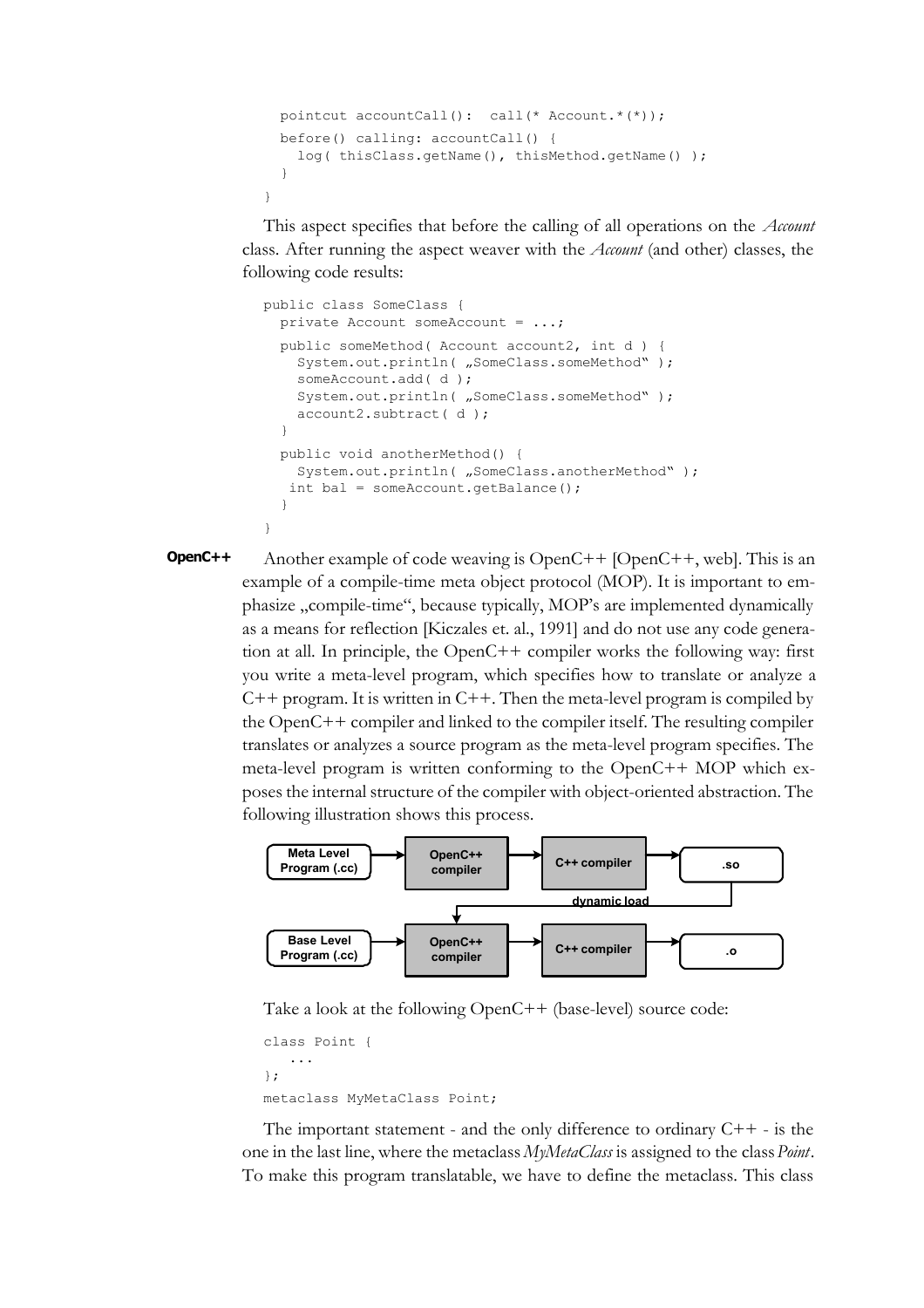contains operations that specify how the compiler translates the base-level source. For example, the following operation (which could be a member of *MyMetaClass*) renames all members of its instances (i.e. base-level classes with *MyMetaClass* associated as metaclass) which are called *f* to *g*.

```
void MyClass::TranslateClass(Environment* e) { 
   Member m;
   LookupMember("f", m);
   m.SetName(Ptree::Make("g"));
   ChangeMember(m);
}
```
Several other utility functions can be used to alter the instances of the current metaclass, such as *RemoveClass()*, *ChangeName(Ptree\* new\_name), AppendBa-Class(Class\* c, int specifier = Public )* or *AppendMember(Member& added\_member, int specifier = Public).* 

We can also work on a different level of granularity, e.g. on the level of method bodies. The following operation sets all method bodies to be empty:

```
void MyClass::TranslateMemberFunction(Environment* env,
                                        Member& m) {
     m.SetFunctionBody(Ptree::Make("{}"));
}
```
# **Usage Examples**

This section just briefly wants to introduce some concrete example projects where the respective technologies have been used. I cannot provide examples for all technologies, so if you know of other examples, **please contact me so that I can integrate them here.**

#### **TEMPLATES+ FILTERING**

I have no concrete project examples for this approach, I know, however, that several people and companies are working with XML+XSLT. Also, the FUUTje tool [Bronstee, web] has been used in real projects at IBM, as far as I know.

The b+m Generator Framework [b+m, web], as an example of the TEM-PLATES + METAMODEL approach has been used by b+m in several projects in a J2EE context, typically generating EJBs from models. I am using this approach for the automatic generation of component containers [Voelter, et. al., 2002] in a project about component infrastructures for embedded systems [SmallComponents, web]. The approach is also currently evaluated in the context of the FI 2010 initiative [FI2010, web] for the generation of IDL-like interfaces, as well as dummy implementations and CORBA server apps from UML models. **TEMPLATES+ METAMODEL**

I have no first hand experience with frame based technologies. As long as nobody told me about projects using it (I know many exist, I just don't know the people personally), please look at the homepages of the respective tools, they have case studies and success stories online: [d-s-t-g, web], [Netron, web], [XVCL, web]. **FRAME PROCESSING**

Let's pick three examples. The Jenerator tool [Voelter, web] has been used in several project, for example to generate proxy implementations (for security checking, e.g.) based on Java interfaces. The BCEL library is widely used **API-BASED GENERATORS**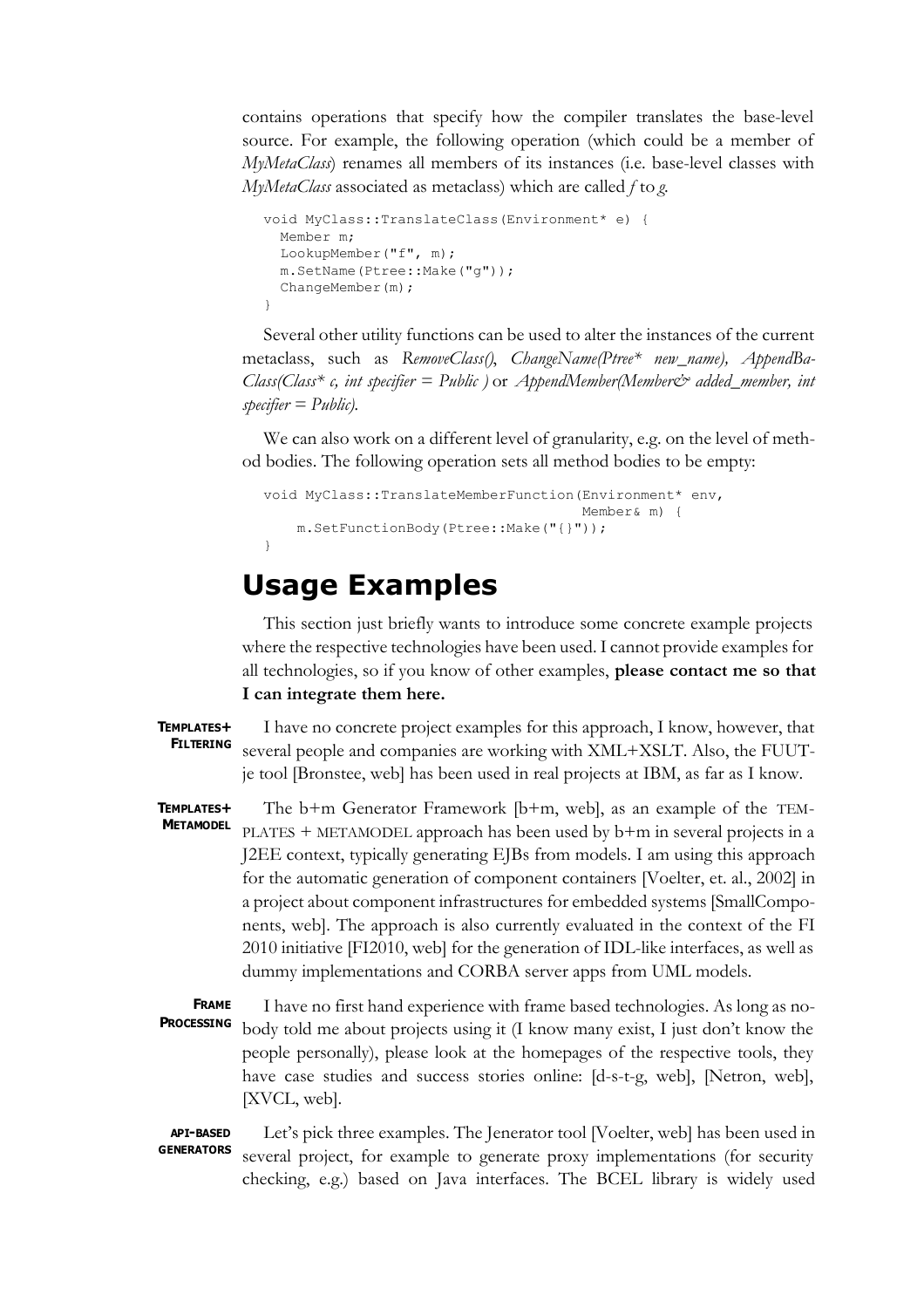throughout the industry, e.g. it is used in the Xalan XSLT processor, the Kava reflective Java implementation, the Ozone OO database, AspecJ, and more. For imformation look at the [BCEL projects, web] page. The .NET Reflection.Emit package is used for example by the .NET CLR itself to on-the-fly-generate remoting proxies. Last but not least, the RECORDER tool [Uni-Karlsruhe, web] is used in an EAOP tool.

The  $C/C++$  preprocessor is used everywhere, anyway. A particularly extensive example can be found in the ACE libraries [Schmidt, web]. Template metaprogramming can be seen put to great use (not just explained, also used!) in Andrescu's book [Andrescu, 2001], inside the Boost library [BOOST, web] or as part of the Generic Matrix Computation Library [GMCL, web]. **INLINE CODE GENERATION**

**ATTRIBUTES**

**CODE**

Attributes are used everywhere in .NET, for example in the context of remoting, webservices, serialization, etc. Tools such as XDoclet [XDoclet, web] are used to generate EJB artifacts, or mapping files for the Hibernate O/R mapper tool.

**CODE WEAVING**

AspectJ, probably the most prominent example of code weaving is used in more and more projects. I have used it to "inject" log statements into normal Java code for debugging purposes in several projects.

# **Acknowledgements**

First of all, I want to thank my EuroPLoP shepherd Arno Haase. He has provided many very useful comment on the paper, especially (but not only) with regards to structuring, categorization and overviews. Thanks!!

Several people have reviewed earlier versions of this paper and provided many useful comments. Ulrich Eisenecker provided a lot of very helpful comments regarding generative programming, product lines and frame processing. Alexander Schmid provided a load of useful comments and discussions on the topic, as well as on the patterns and their form. Last but not least, Uwe Zdun provided a wealth of very useful comments on language, style and of course, content and pattern writing. Thanks to all of you!

# **References**

| [Andrescu, 2001]     | Andrei Alexandrescu, Modern C++ Design, Addison-Wesley 2001                             |
|----------------------|-----------------------------------------------------------------------------------------|
| [Apache, web]        | Apache Group, The Byte Code Engineering Library,<br>jakarta.apache.org/bcel/index.html  |
| [Aspect], web]       | The AspectJ team, <i>Aspect J homepage</i> , www.aspectj.org                            |
| $[b+m, web]$         | b+m AG, Generator Framework, www.architectureware                                       |
| [Basset, 1996]       | P. Basset. Framing Software Reuse: Lessons From the Real World.<br>Prentice Hall, 1996. |
| [BCEL projects, web] | Apache, <i>BCEL projects</i> , jakarta.apache.org/bcel/projects.html                    |
| [BOOST, web]         | Boost group, <i>The BOOST C++ library</i> , www.boost.org/                              |
| Bronstee, web        | Bronstee, FUUT-je, www.bronstee.com/spider/AboutFuutje.php                              |
| [Cleaveland, 2001]   | Craig Cleaveland, Program Generators with XML and Java,<br>Prentice-Hall, 2001          |

[Czarnecki & Eisenecker, 2000] Czarnecki & Eisenecker, *Generative Programming*,